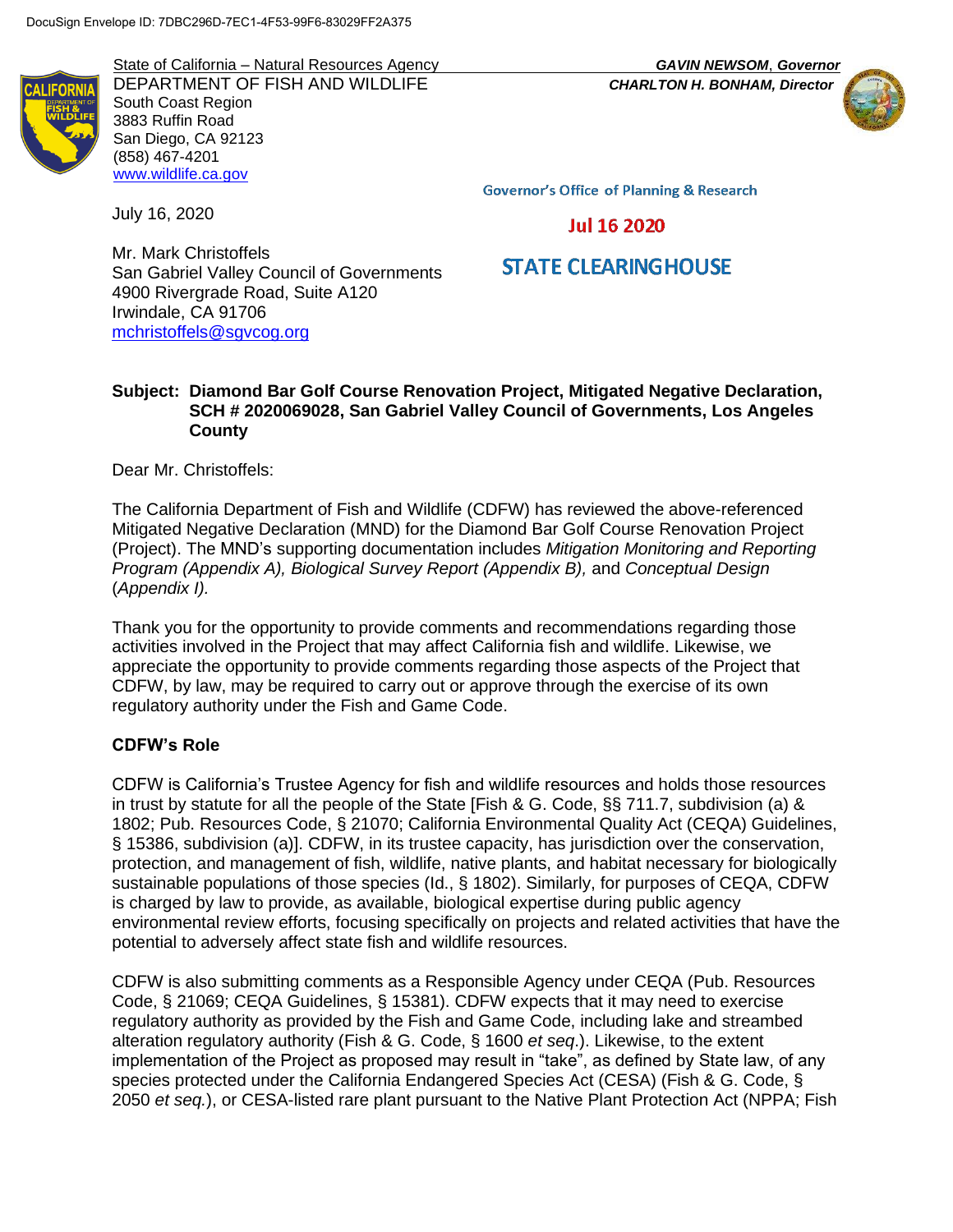Mr. Mark Christoffels San Gabriel Valley Council of Governments July 16, 2020 Page 2 of 30

& G. Code, §1900 *et seq.*), CDFW recommends the Project proponent obtain appropriate authorization under the Fish and Game Code.

### **Project Description and Summary**

**History/Background:** Planned freeway improvements to the State Route (SR) 57/SR-60 confluence at the Grand Avenue interchange was approved by Caltrans (SCH # 2009081062). Freeway improvements would permanently incorporate 9.4 acres (ac) of the Diamond Bar Golf Course (Golf Course), reducing the Golf Course from 171.3 ac to 161.9 ac, and require the relocation of an existing maintenance facility. The Final Environmental Impact Report/Finding of No Significant Impact for the SR-57/SR-60 confluence at Grand Avenue project included mitigation measures to reconfigure the Golf Course so that it continues to function as an 18-hole golf course and the user experience is not diminished.

**Objective:** The San Gabriel Valley Council of Governments (COG) propose to renovate the Golf Course. Grand Avenue divides the Golf Course into two parts. There are currently six holes on the western part of the course and 12 holes on the eastern part of the course. A golf cart tunnel beneath Grand Avenue connects the two courses. The proposed Project would realign and reconfigure all six holes in the western course and three holes in the eastern course. This would include reconstructing bunkers and tee and green complexes for all holes. The holes in the western course would be reconstructed in their entirety with new fairways, bunkers, and tee and green complexes. The proposed Project would also include changes to the existing drainage system on the Golf Course, reconfiguration of the existing concrete cart paths, replacement of an existing maintenance facility, and relocation of protective netting and practice range.

**Location:** The Golf Course is located on 22751 East Golden Springs Drive, Diamond Bar, Los Angeles County. Grand Avenue divides the Golf Course into two parts. The Golf Course is bordered by SR-57/SR-60, Golden Springs Drive, Golden Prados Drive, and South Prospectors Road.

# **Comments and Recommendations**

CDFW offers the comments and recommendations below to assist the COG in adequately identifying, avoiding, and/or mitigating the Project's significant, or potentially significant, direct, and indirect impacts on fish and wildlife (biological) resources. CDFW recommends the measures or revisions below be included in a science-based monitoring program that contains adaptive management strategies as part of the Project's CEQA mitigation, monitoring and reporting program (Public Res. Code, § 21081.6 and CEQA Guidelines, § 15097).

# **Comment #1: Impacts to Aquatic and Riparian Resources**

**Issue #1:** CDFW agrees that Project location supports streams subject to notification under Fish and Game Code section 1600 *et seq*. The most recent information should be used to determine location of streams. The 1994 *Field Guide to Lake and Streambed Alteration Agreements Sections 1600-1607* is no longer a current reference for determining jurisdiction. Jurisdiction should evaluate all rivers, streams, and lake including culverts, ditches, storm channels that may transport water, sediment, and pollutants and discharge into rivers, streams, and lakes.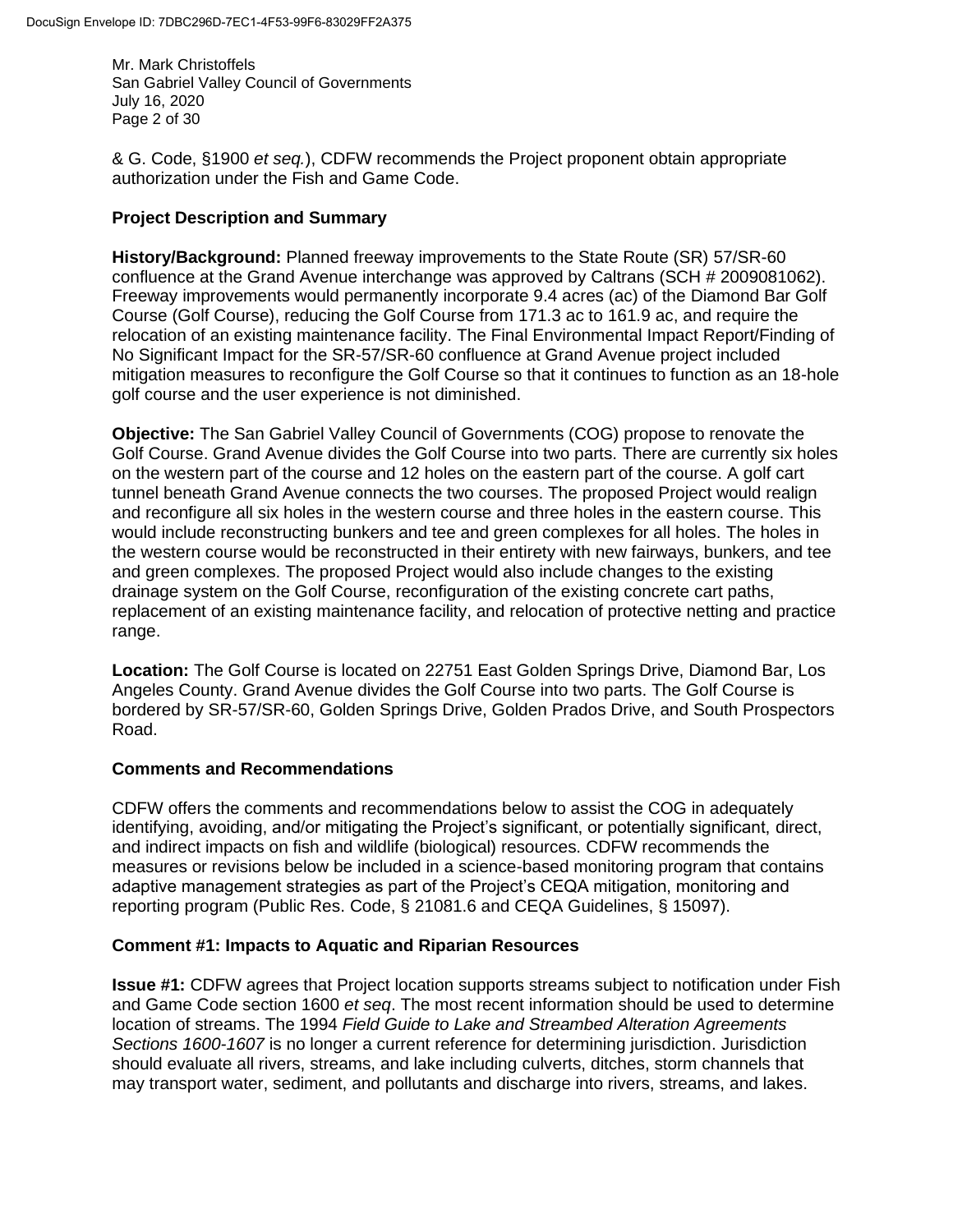Mr. Mark Christoffels San Gabriel Valley Council of Governments July 16, 2020 Page 3 of 30

**Issue #2:** CDFW disagrees with the determinations shown on Map 1, 2, 3 and 6. Map 1 (Figure 5b, page 41) in the Biological Survey Report (BSR) does not show concrete lined channels that may transport water, sediment, pesticides, and other pollutants into Diamond Bar Creek. Maps 1 and 6 show CDFW jurisdiction along SR-57/SR-60 at the west (approximately 1,440 feet) and east (approximately 380 feet) ends of the Golf Course. Jurisdiction may include additional areas in between where there is willow (*Salix* sp.) and mulefat (*Baccharis salicifolia*), which may offer evidence of water. Maps 2 and 3 may need to include the open water pond where the Lead Agency is potentially proposing to establish Hole 3 per Conceptual Design maps. Modifications to the pond could impact Diamond Bar Creek and riparian vegetation adjacent to the pond.

**Issue #3:** Conceptual Design maps show Engineered Storm Drainages. If these drainages reflect where there is currently water flow, the footprint of these proposed drainages should be included in streams subject to notification under Fish and Game Code 1600 *et seq*.

**Issue #4:** While the Golf Course is primarily landscaped, page 23 in the BSR states, "mixed riparian woodland exists within portions of the Diamond Bar Creek where it crosses the golf course, but these areas also include ornamental/landscape trees." Riparian woodlands and other vegetation communities, including ornamental/landscaped areas, were not mapped using the current alliance and association-based classification of unique vegetation stands. To determine the rarity ranking of vegetation communities in the Project site, the Manual of California Vegetation (MCV) alliance/association community names should be provided as CDFW only tracks rare natural communities using this classification system. Afterwards, CDFW may provide appropriate comments on avoidance, minimization, and mitigation measures.

**Issue #5:** Riparian and wetland resources are extremely finite. Page 38 in the BSR states, "implementation of Golf Course Renovation Project would result in the permanent loss of approximately 0.8 ac of waters of the State, including 0.4 ac of United States, of which 0.2 ac are wetlands." CDFW is concerned that the Lead Agency did not consider designing the Golf Course around wetland resources as a possible alternative to direct impacts. Furthermore, it is unclear what specific riparian plant species or vegetation communities would be impacted in these 0.2 acres.

**Issue #6:** CDFW is concerned that the Lead Agency did not evaluate potential Project-related impacts to areas adjacent to the Project site where there is hydrologic connectivity. Impacts to Diamond Bar Creek within the Golf Course could adversely impact riparian vegetation along the creek where it flows through Sycamore Canyon Park (upstream) and 0.75-mile riparian area/Conservation Easement (CE) owned by the City of Industry (downstream). Project construction and activities and new drainages may increase sedimentation downstream, reduce the amount of water availability downstream, result in or increase creek bank erosion, and spread non-native invasive plants. CDFW is unable to evaluate whether these potential outcomes may impact sensitive vegetation communities [e.g., California black walnut (*Juglans californica*) in Sycamore Canyon] because vegetation communities were not mapped.

**Issue #7:** Page 39 in the BSR states, "because impacts to jurisdictional waters within the BSA [Biological Study Area] will be offset by the expansion of contiguous waters and wetlands at a 2:1 ratio immediately adjacent to the BSA along Diamond Bar Creek within the same watershed, the project is not expected to contribute to cumulative effects to waters and wetlands in the region."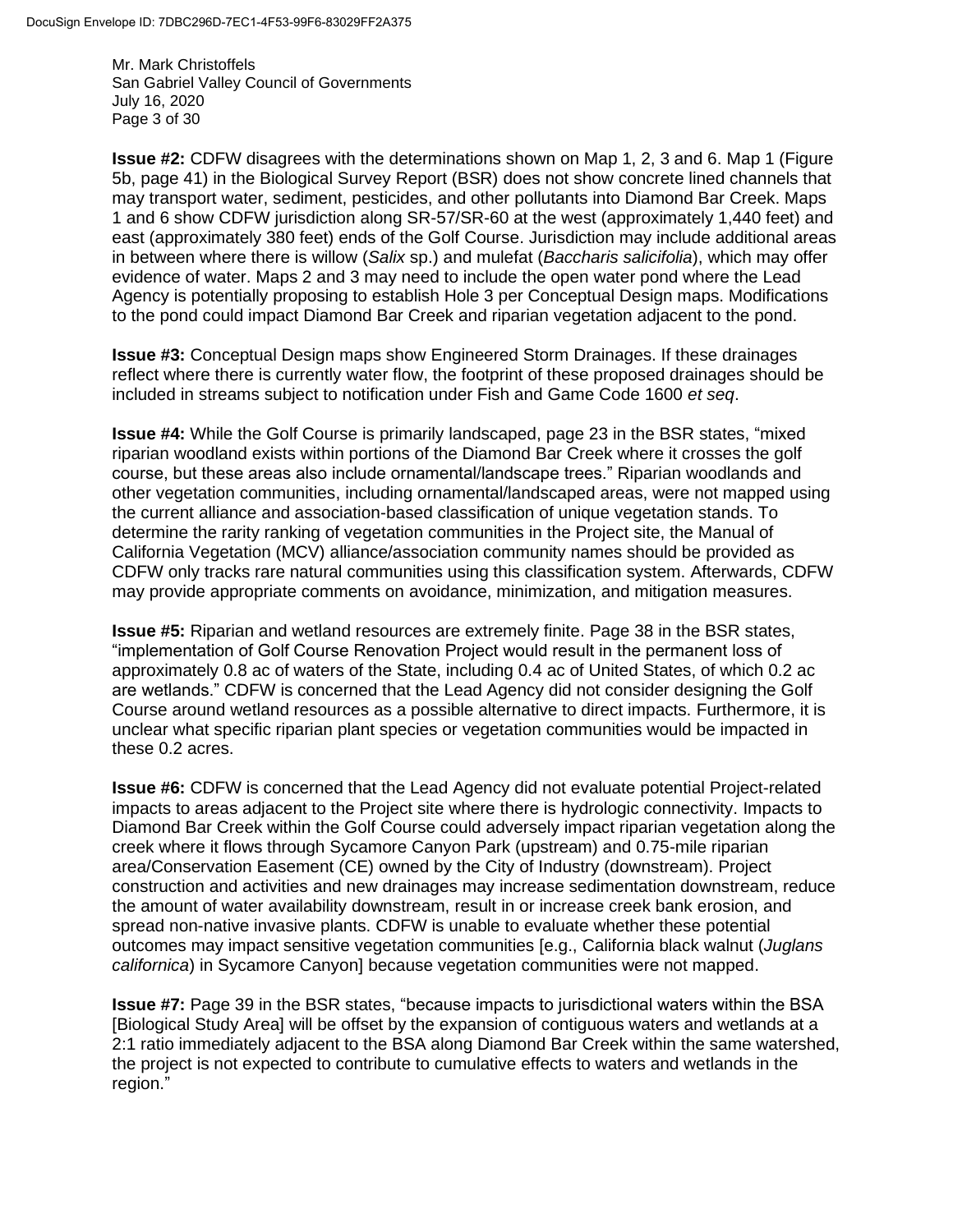Mr. Mark Christoffels San Gabriel Valley Council of Governments July 16, 2020 Page 4 of 30

The Project will have impacts to rivers, wetlands, and waterways. Given these impacts and the vulnerability of finite wetland resources in the State, CDFW disagrees with a mitigation ratio of 2:1, especially if Project-related direct or indirect modifications to the flow and alignment of Diamond Bar Creek within the Golf Course would impact sensitive riparian vegetation communities outside of the Project site where there is hydrologic connectivity.

Additionally, if the Project may impact biological resources downstream within the CE, replacement mitigation for impacts to areas where mitigation has already occurred in association with other CEQA actions should be considered separate from and in addition to compensation for impacts resulting from this Project.

Finally, the term "expansion of contiguous waters" is extremely vague. Any modifications to a river, creek, or stream may cause or magnify upstream bank erosion, channel incision, and drop in water level and cause the stream to alter its course of flow. CDFW is concerned the Lead Agency did not evaluate its proposed mitigation plan's potential impact on other areas where there is hydrologic connectivity.

**Issue #8:** The MND does not provide adequate description or a map showing where the mitigation area "adjacent to the BSA along Diamond Bar Creek" is precisely located, nor does the MND provide a science-based discussion that would suggest the Lead Agency evaluated whether the area is appropriate for mitigating impacts to contiguous waters and wetlands.

If "adjacent to the BSA along Diamond Bar Creek" is the 0.75-mile riparian woodland CE, the CE may not be appropriate to mitigate for Project related impacts. CDFW understands that the CE was used to mitigate impacts associated with other CEQA actions. The Lead Agency may need to pursue alternatives for on or off-site mitigation.

**Specific Impacts:** The Project would result in permanent loss of riparian vegetation within the Project site. Concrete lined channels would be removed via excavation of a depth up to 3 feet and reconfigured. New drainage features and realignment of golf course holes on both sides of the course would impact the flow and alignment of Diamond Bar Creek. Project activities may increase sediment input into drainage areas. The Project may also spread invasive plants to natural areas outside of the Project site.

**Why impacts would occur:** Project implementation includes grading, excavating, material staging, grubbing, and vegetation clearing that may result in direct mortality and loss of sensitive vegetation communities, including riparian woodlands, in the Project site. Installation of new drainages (e.g., green, sand bunker, and tee) and gravel paths, as well as reconfiguration of concrete lined channels, may alter and divert water flow and reduce groundwater infiltration and water availability to riparian vegetation along Diamond Bar Creek. Increased sediment deposition can bury seedlings and saplings of riparian trees, resulting in increased mortality of new recruits (Kui and Stella 2016). Construction equipment, vehicles, import of fill material, disposal piles, and staging areas can introduce and spread non-native, invasive plants. Invasive plant seeds, rhizomes, or stolons can be transported along Diamond Bar Creek and spread upstream and downstream.

**Evidence impacts would be significant:** Riparian habitats provide important food, nesting habitat, cover, and migration corridors for wildlife. Only 5 to 10% of California's original riparian habitat exists today and much of the remaining habitat is in a degraded condition. The Project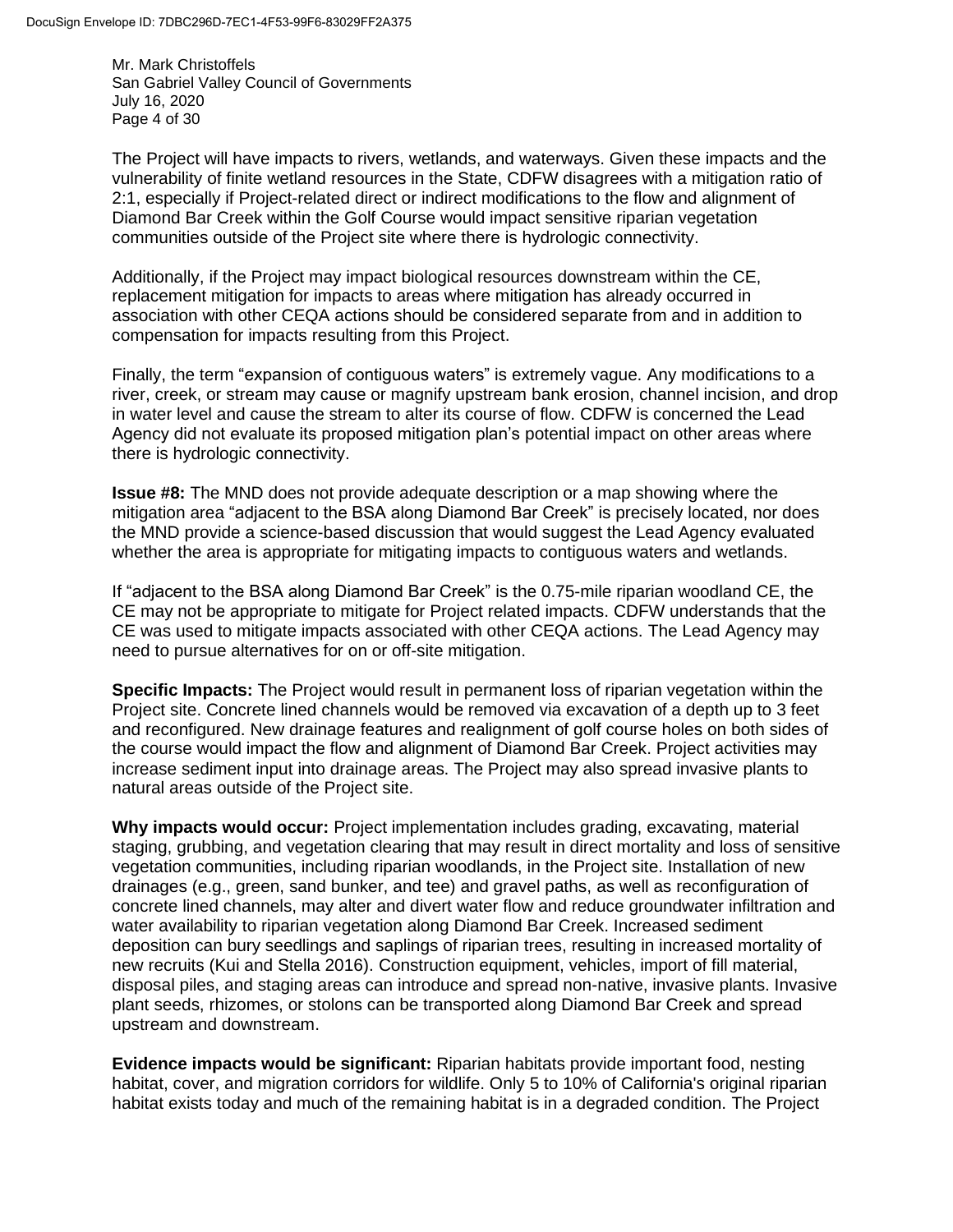Mr. Mark Christoffels San Gabriel Valley Council of Governments July 16, 2020 Page 5 of 30

may adversely affect riparian habitat by altering or diverting Diamond Bar Creek within Project site, which absent specific mitigation, could result in substantial impacts within or outside of the Project site.

The Project may adversely affect sensitive vegetation communities (e.g., riparian woodlands, California walnut groves) within and adjacent to the Project site, by removing riparian vegetation, increasing sediment input into the Diamond Bar Creek and spreading invasive plants. Increased sediment deposition can bury seedlings and saplings of riparian trees. Invasive plant species can spread quickly and create monocultures, displacing native plants and reducing native plant species diversity. CDFW tracks rare natural communities using the MCV alliance/association classification system and considers vegetation communities, alliances, and associations ranked S1, S2, S3 and S4 as sensitive and declining at the local and regional level (Sawyer et al. 2008). Riparian woodlands, California walnut groves, and potentially additional vegetation communities in and adjacent to the Project site may be considered sensitive. Impacts to sensitive vegetation communities should be considered significant under CEQA unless they are clearly mitigated below a level of significance. Inadequate avoidance, minimization, and mitigation measures for impacts to sensitive plant communities will result in the Project continuing to have a substantial adverse direct, indirect, and cumulative effect, either directly or through habitat modifications, on any species or vegetation community identified as a candidate, sensitive, or special status species in local or regional plans, policies, or regulations, or by CDFW or United States Fish and Wildlife Service (USFWS).

# **Recommended Potentially Feasible Mitigation Measure(s):**

**Mitigation Measure #1:** CDFW concurs with the Lead Agency's statement to notify CDFW pursuant to Fish and Game Code section 1600 *et seq.* The Lead Agency should notify prior to any Project construction or activities. Based on this notification and other information, CDFW determines whether a Lake and Streambed Alteration Agreement (LSA) with the applicant is required prior to conducting the proposed activities. Please visit the [Lake and Streambed](https://wildlife.ca.gov/Conservation/LSA)  [Alteration Program](https://wildlife.ca.gov/Conservation/LSA) webpage to obtain a notification package for a LSA.

CDFW's issuance of an LSA for a Project that is subject to CEQA will require CEQA compliance actions by CDFW as a Responsible Agency. As a Responsible Agency, CDFW may consider the CEQA document from the COG for the Project. However, the MND does not meet CDFW's standards for the habitat mitigation measures and monitoring needed to meet the no net loss of aquatic habitats. To minimize additional requirements by CDFW pursuant to section 1600 *et seq.* and/or under CEQA, the CEQA document should fully identify the potential impacts to the stream or riparian resources and provide adequate avoidance, mitigation, monitoring, and reporting commitments for issuance of the LSA.

Any LSA permit issued for the Project by CDFW may include additional measures protective of streambeds on and downstream of the Project site. The LSA may include further erosion and pollution control measures. To compensate for any on-site and off-site impacts to riparian resources, additional mitigation conditioned in any LSA may include the following: avoidance of resources, on-site or off-site creation, enhancement or restoration, and/or protection, and management of mitigation lands in perpetuity.

**Mitigation Measure #2:** Jurisdiction should evaluate all rivers, streams, and lake including culverts, ditches, storm channels that may transport water, sediment, and pollutants and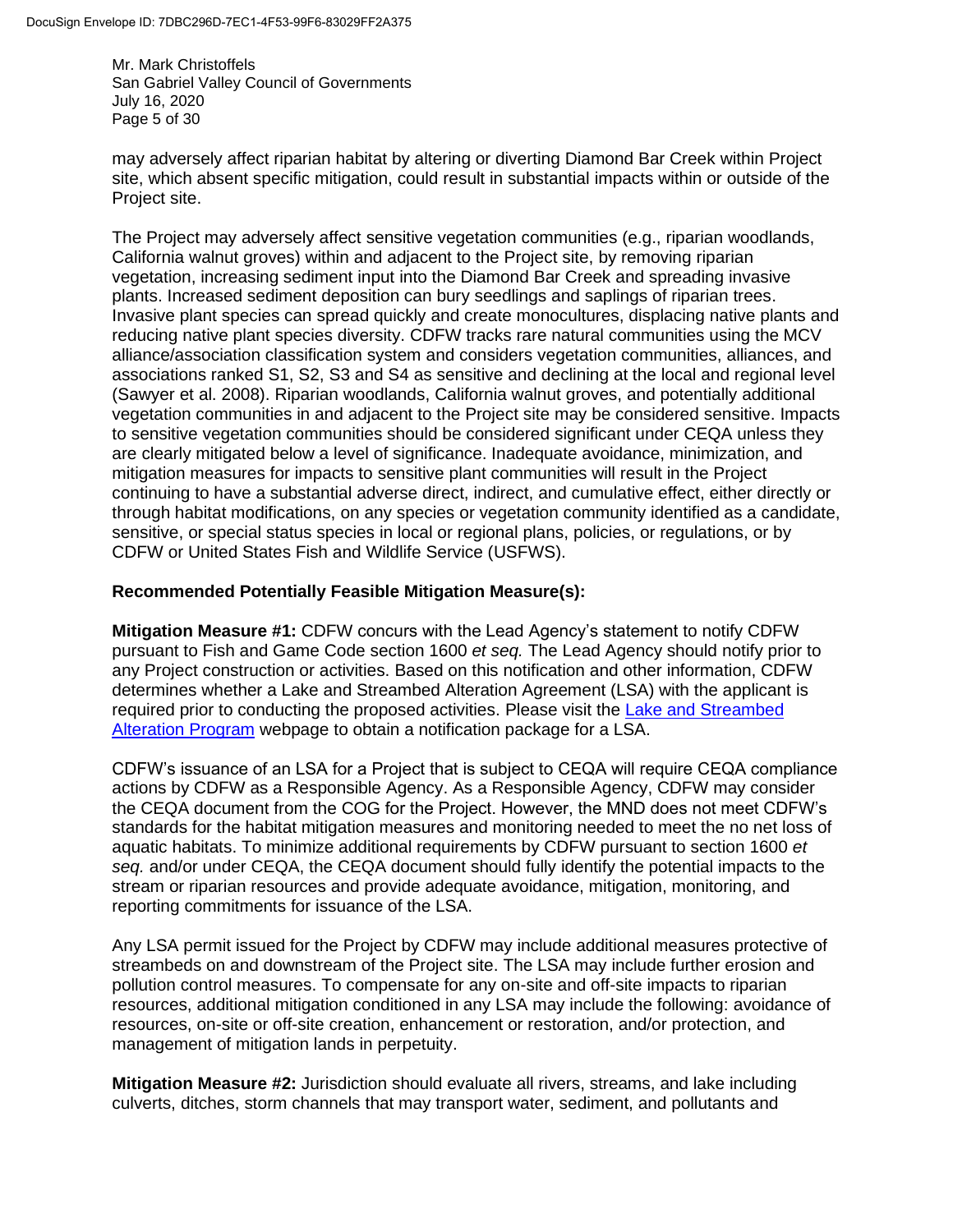Mr. Mark Christoffels San Gabriel Valley Council of Governments July 16, 2020 Page 6 of 30

discharge into rivers, streams, and lakes. CDFW recommends LSA Notification following modifications to: 1) include concrete lined channels on the west and east sides of the Golf Course, 2) reevaluate the delineation in the vegetated strip between SR-57/SR-60 and the Golf Course and include all areas where there willow and mulefat may indicate water, and 3) include the length/footprint of proposed Engineer Storm Drainages if they reflect where there is currently water flow through the Golf Course.

**Mitigation Measure #3:** CDFW recommends mapping vegetation communities. Surveys should be conducted by a qualified botanist with appropriate experience and knowledge of southern California flora. Surveys should follow CDFW's [Protocols for Surveying and Evaluating Impacts](http://nrm.dfg.ca.gov/FileHandler.ashx?DocumentID=18959)  [to Special Status Native Plant Populations and Natural Communities.](http://nrm.dfg.ca.gov/FileHandler.ashx?DocumentID=18959) The Manual of California Vegetation should be used to inform survey and mapping of natural vegetation communities which would allow CDFW to appropriately comment on potential impacts to sensitive plants and vegetation communities. CDFW recommends mapping vegetation communities such as riparian woodlands, oak woodlands (*Quercus* sp.), and California walnut groves within the Project site (i.e. Biological Study Area) and adjacent areas where Project activities could have direct or indirect impacts on biological resources.

CDFW recommends a mapping area that extends to South Diamond Bar Boulevard to include Sycamore Canyon, 0.75-mile riparian area/CE downstream of the Golf Course, and the open space near the intersection of Copley Drive and Golden Springs Drive.

**Mitigation Measure #4:** CDFW recommends the Lead Agency evaluate potential impacts on any additional biological resources (e.g., rare plants, wildlife) in areas adjacent to the Project site where there is hydrologic connectivity. Areas should include Sycamore Canyon and the 0.75-mile riparian area/CE.

CDFW recommends the Lead Agency disclose methodology and findings in environmental documents, including negative findings (e.g. absence of rare plants), with a discussion of potential impacts and if necessary, avoidance, minimization, and mitigation measures. If there are potentially significant impacts and a revision of the MND is needed, CDFW recommends recirculating the MND and environmental documents so CDFW may provide more appropriate comments on avoidance, minimization, and mitigation measures (CEQA Guidelines, § 15073.5).

**Mitigation Measure #5:** Replacement mitigation for impacts to areas (i.e. CE) where mitigation has already occurred in association with other CEQA actions should be considered separate from and in addition to compensation for other biological resources impacts (i.e. in addition to 3:1 for trees and 5:1 for waters and wetlands). In such cases, CDFW recommends appropriate and in-kind mitigation, which may include no less than a 10:1 should be provided. See additional comments under *Additional Comments – Compensatory Mitigation*.

**Mitigation Measure #6:** CDFW recommends the Lead Agency find an alternative location/plan to mitigate for Project-related impacts. The existing CE may not be appropriate to mitigate for Project-related impacts. Should the Lead Agency pursue mitigation in the CE, and it leads to impacts, an additional mitigation of no less than 10:1 may apply.

**Mitigation Measure #7:** Mitigation should not substitute for implementation of an alternative that would completely avoid impacts to aquatic and riparian resources. Completely avoiding impacts to aquatic and riparian resources would significantly reduce adverse impacts of the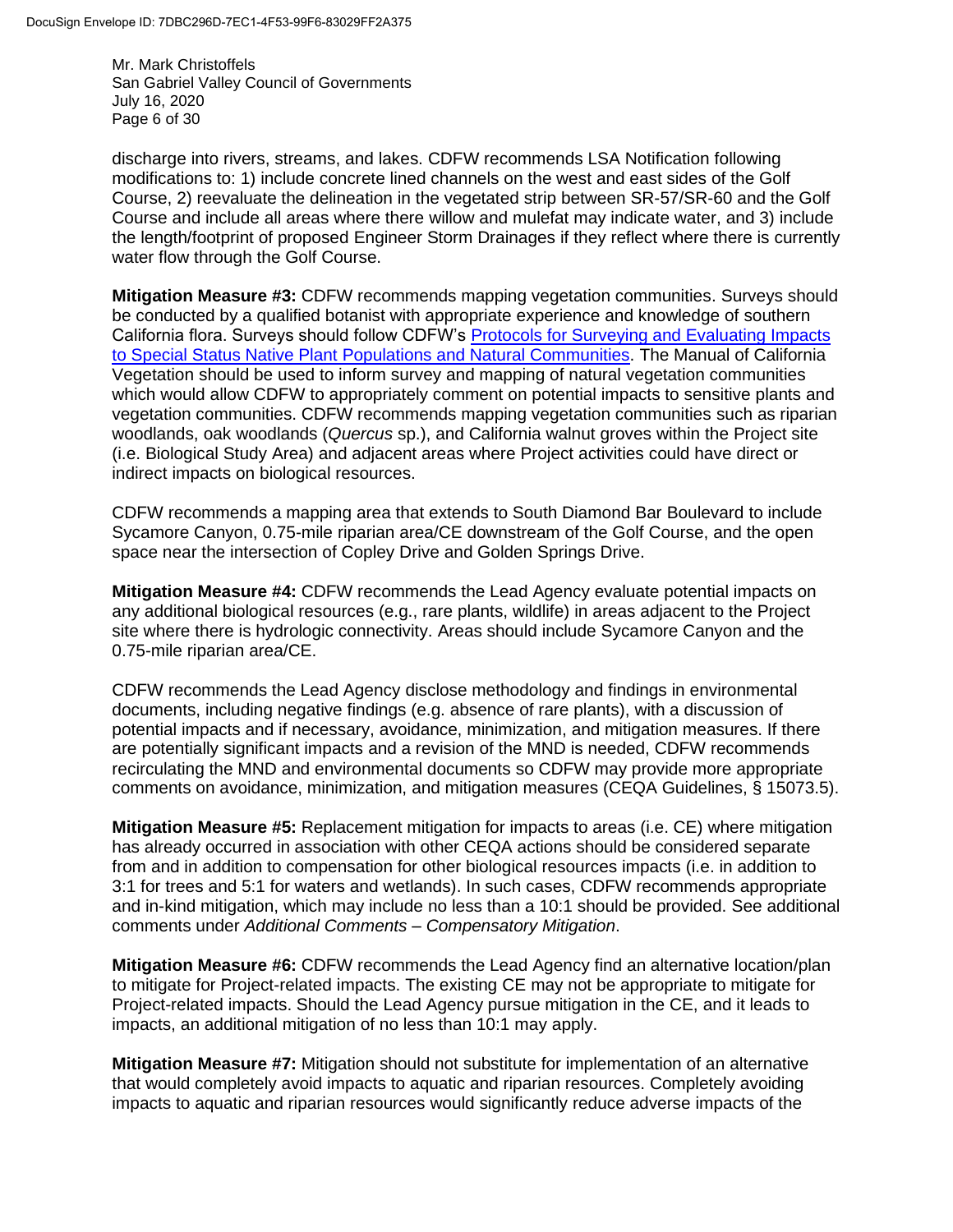Mr. Mark Christoffels San Gabriel Valley Council of Governments July 16, 2020 Page 7 of 30

Project on these sensitive habitats. CDFW recommends the Lead Agency consider on-site mitigation for Project-related impacts by redesigning the Golf Course around existing riparian woodlands and Diamond Bar Creek such that there is no net loss of riparian woodlands and Diamond Bar Creek is not altered, impeded, or channelized from existing conditions within and outside of the Golf Course.

**Mitigation Measure #8:** CDFW concurs with the Lead Agency's statement to prepare a Habitat Mitigation Monitoring Plan (HMMP) for on and/or off-site mitigation and recommends the Lead Agency submit the HMMP to CDFW for review. Plans for restoration and revegetation should be prepared by persons with expertise in southern California ecosystems and native plant restoration techniques. The following information, methods, and goals shall be included and adopted in a HMMP.

- a) Provide the total acreage of unique sensitive vegetation alliances impacted, and number of plants impacted by species, broken down by vegetation class (i.e., ground cover, forbs, subshrub, shrub, tree).
- b) Provide the specific location of on- and/or off-site mitigation area(s) and a science-based discussion as to why the mitigation area(s) is appropriate for mitigating Project-related impacts. Describe the area(s) environmental features (i.e., soils, slope, existing vegetation, hydrology) that would suggest the mitigation area(s) can support the vegetation and wildlife impacted by Project activities.
- c) Apply an ecosystem-based restoration approach rather than considering a single species (Fish & G. Code, § 43). A plant palette shall consist of species that are diverse with respect to growing duration (annual, perennial), life form (grasses, shrubs, trees, vines), and structure (ground cover, shrubs, tree canopy) that form the vegetation alliance that is being mitigated.
- d) Submit a current vegetation survey conducted at a reference site containing the vegetation alliance(s) being mitigated, with as good or better quality habitat, to document the density, abundance, diversity, and percent cover for each species by vegetation class.
- e) Submit a plan that includes, at a minimum: a) the specific location of restoration sites and assessment of reference sites; b) the plant species to be used, sources of local propagules, container sizes, and seeding rates; c) a schematic depicting the mitigation area; d) a local seed and cuttings and planting schedule; e) a description of the irrigation methodology; f) measures to control exotic vegetation on site; g) specific success criteria; h) a detailed monitoring program; i) contingency measures should the success criteria and providing for conservation of the mitigation on site in perpetuity. Monitoring of restoration areas should extend across a sufficient time frame to ensure that the new habitat is established, self-sustaining, and capable of surviving drought.
- f) Apply a minimum revegetation success criterion of 80% survival by vegetation alliance and by species the first year, and 100% survival thereafter. Proposed plantings shall replace these species at the existing densities with no more than a 10% cover, diversity, abundance, or density deviation. Prior to the revegetation areas being determined successful, they shall be entirely without supplemental irrigation, weeding, or plant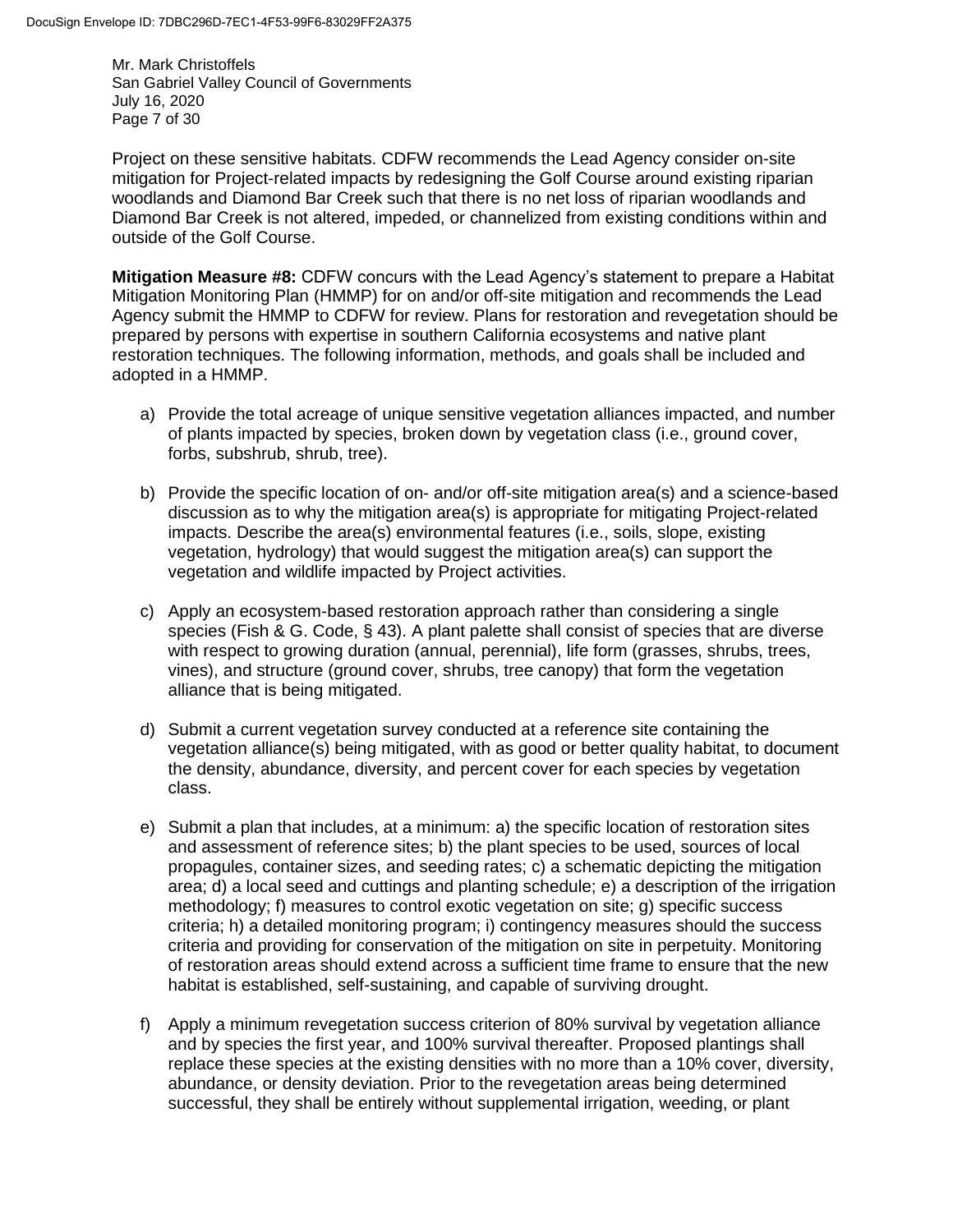Mr. Mark Christoffels San Gabriel Valley Council of Governments July 16, 2020 Page 8 of 30

> replacement, for a minimum of 3 years (as weeding and plant replacement are considered site establishment). Herbaceous invasive species shall not exceed 5% cover (zero % cover for any species listed on the [California Invasive Plant Council's](https://www.cal-ipc.org/plants/inventory/) invasive plant list, including the watch list). If the survival, density, and cover requirements have not been met, the Lead Agency will be responsible for replacement planting to achieve these requirements. Replacement plants shall be monitored with the same survival and growth requirements for 7 years after planting, with 3 additional years of no irrigation, weeding, or further replacement planting.

g) Provide a pest management plan, that reduces or eliminates the use of chemicals. Pesticide, fungicide, and rodenticide use can lead to a reduction of predator bird populations, contamination of drinking, ground and surface water, elevation of non-pest species to pest status and the evolution of resistant insect strains. Potential effects from the use of fertilizers include eutrophication of surface waters which can result in algae blooms and fish kills, changes in ecosystem productivity, contamination of ground water with nitrates, and depletion of stratospheric ozone by nitrous oxides.

A pest management plan shall avoid use of pesticides for invasive plant control in riparian woodlands and near flowing or standing water. When manual and mechanical removal methods are not effective, pesticides could be used in conjunction with physical removal methods for species that are known to be difficult to control. Apply herbicide using a localized spot-treatment method and in a manner that would eliminate or reduce drift onto native plants. Herbicides would be applied to cut stumps for larger plants or large clumps of herbaceous non-native species that cannot effectively be removed. In all such cases, herbicides would be used only to the extent necessary to support native plant establishment and limit adverse impacts to sensitive species and habitats. For sites within 100 feet of flowing or standing water or wetland vegetation, herbicides approved by the United States Environmental Protection Agency for use near wetlands and streams shall be used.

h) Provide special habitat elements where feasible to benefit key wildlife species. These physical and biological features can include (for example) retention of woody material, logs, snags, rocks, and brush piles.

**Recommendation #1**: The Lead Agency should consider restoring and enhancing riparian woodland habitat in the Golf Course and restoring the natural alignment/sinuosity of Diamond Bar Creek and daylighting Diamond Bar Creek where it has been diverted below ground. In a naturalistic golf course, native plants and habitats, either restored, enhanced, or preserved, can enhance flora and fauna biodiversity, and reduce water runoff, irrigation, and chemical inputs (Cristol and Rodewald 2005; Merola-Zwartjes and DeLong 2005; Nooten et al. 2018; Terman 1997). Naturalistic golf courses may also promote critical ecosystem services (e.g., seed dispersal, pest regulation, pollination) and form habitat linkages between different habitats (Petrosillo et al. 2019).

A *Certified Audubon Cooperative Sanctuary* designation is awarded by the Audubon Society to golf courses that meet environmental management standards in six environmental components that include wildlife and habitat management, chemical use reduction and safety, and water conservation. To be a certified golf course, personnel must develop and implement an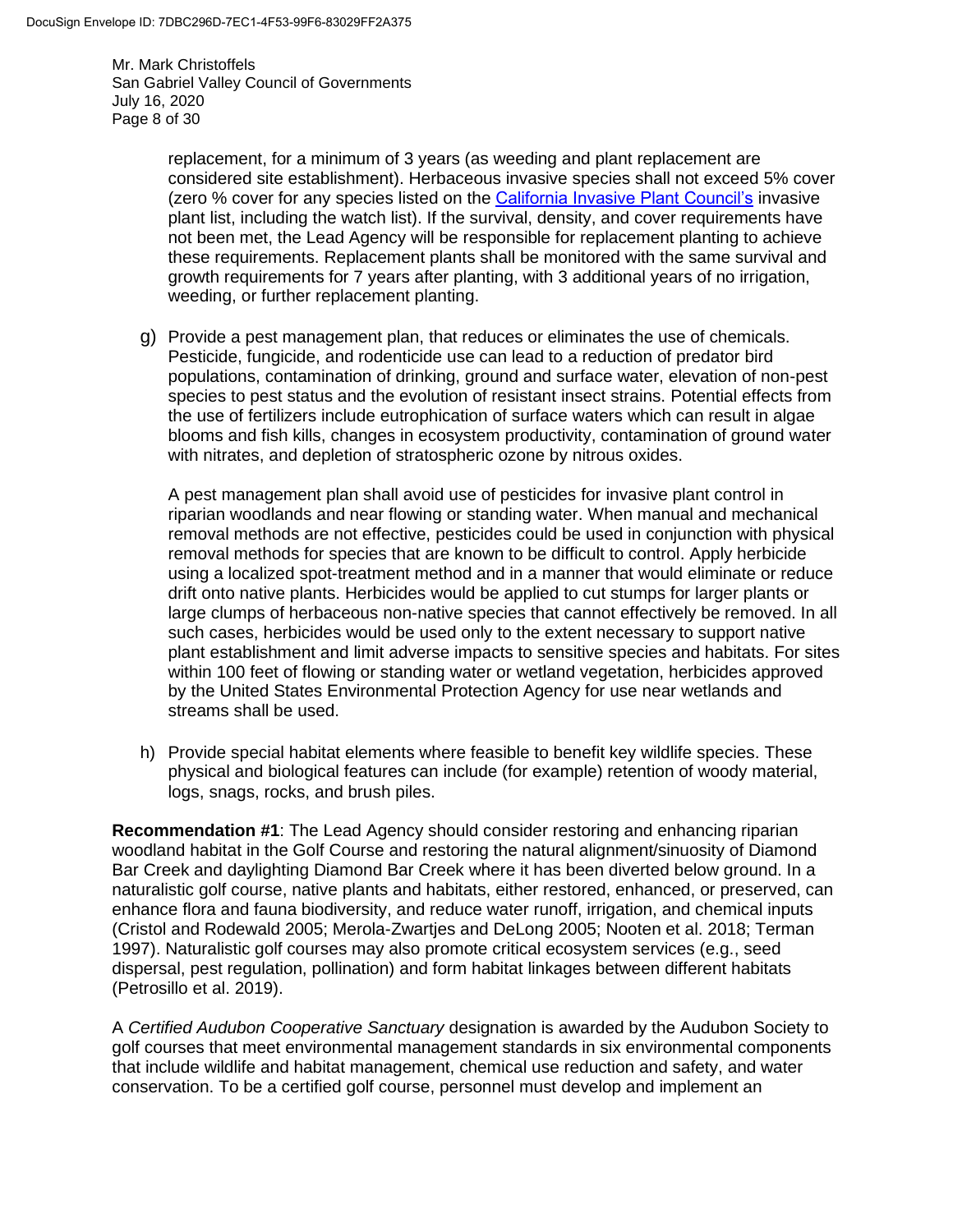Mr. Mark Christoffels San Gabriel Valley Council of Governments July 16, 2020 Page 9 of 30

environmental management plan and document the results. A HMMP prepared for CEQA/LSA could be used to pursue certification if the Lead Agency decides to design a naturalistic golf course to mitigate for Project impacts. In California, 78 golf courses are certified members. In southern California, certified golf courses include the Alta Vista Country Club (Placentia), Anaheim Hills Golf Course (Anaheim), Aliso Viejo Country Club (Aliso Viejo), and Birch Hills Golf Course (Brea). For more, information please visit the **Audubon Cooperative Sanctuary** [Program for Golf](https://auduboninternational.org/acsp-for-golf/) webpage.

#### **Comment #2: Impacts to Least Bell's Vireo**

**Issue:** A search of California Natural Diversity Database (CNDDB) found least Bell's vireo (*Vireo bellii pusillus*; vireo) occurring in the mixed riparian woodland downstream of the Golf Course in the CE. The BSR acknowledges that vireo is present in the CE*.* CDFW is concerned that the Lead Agency did not evaluate potential Project-related impacts to riparian woodlands, thus vireo, located downstream.

**Specific Impacts:** Concrete lined channels would be removed via excavation of a depth up to 3 feet and reconfigured. New drainage features and realignment of golf course holes on both sides of the course would impact the flow and alignment of Diamond Bar Creek. Project activities may increase sediment input into drainage areas. The Project may also spread nonnative invasive plants to natural areas outside of the Project site.

**Why impacts would occur:** The primary cause of decline in vireo abundance and distribution has been the loss and alteration of riparian woodland habitats, therefore, protecting riparian habitat is essential to protecting vireo (USFWS 2006). Impacts to vireo could result from habitat loss as a result of diminished water levels. Riparian vegetation, such as willow riparian scrub, are reliant upon nearby water levels. If the shoreline recedes or less water is allowed to flow downstream, sensitive species such as vireo, may experience a loss of habitat. Increased sediment deposition can bury riparian tree seedlings and saplings, resulting in increased mortality of new recruits (Kui and Stella 2016). Habitat loss may also result from spreading nonnative vegetation downstream. The Golf Course is primarily of ornamental and ruderal vegetation that may include invasive grasses such as kikuyu grass (*Pennisetum clandestinum*) and panic veldtgrass (*Ehrharta erecta*). These grasses and other non-native vegetation could reduce structural diversity of riparian woodlands.

**Evidence impacts would be significant:** Consistent with CEQA Guidelines section 15380, the status of the vireo as an endangered species pursuant to the federal Endangered Species Act (16 U.S.C. § 1531 *et seq.*) and the California Endangered Species Act (Fish & G. Code, § 2050 *et seq.*) qualifies it as an endangered, rare, or threatened species under CEQA. Project impacts may result in substantial adverse effects, either directly or through habitat modifications, on a species identified as a candidate, sensitive, or special status species in local or regional plans, policies, or regulations, or by CDFW or USFWS.

#### **Recommended Potentially Feasible Mitigation Measure(s):**

**Mitigation Measure #1:** CDFW recommends the Lead Agency thoroughly evaluate potential Project-related impacts to vireo and riparian woodland within the CE.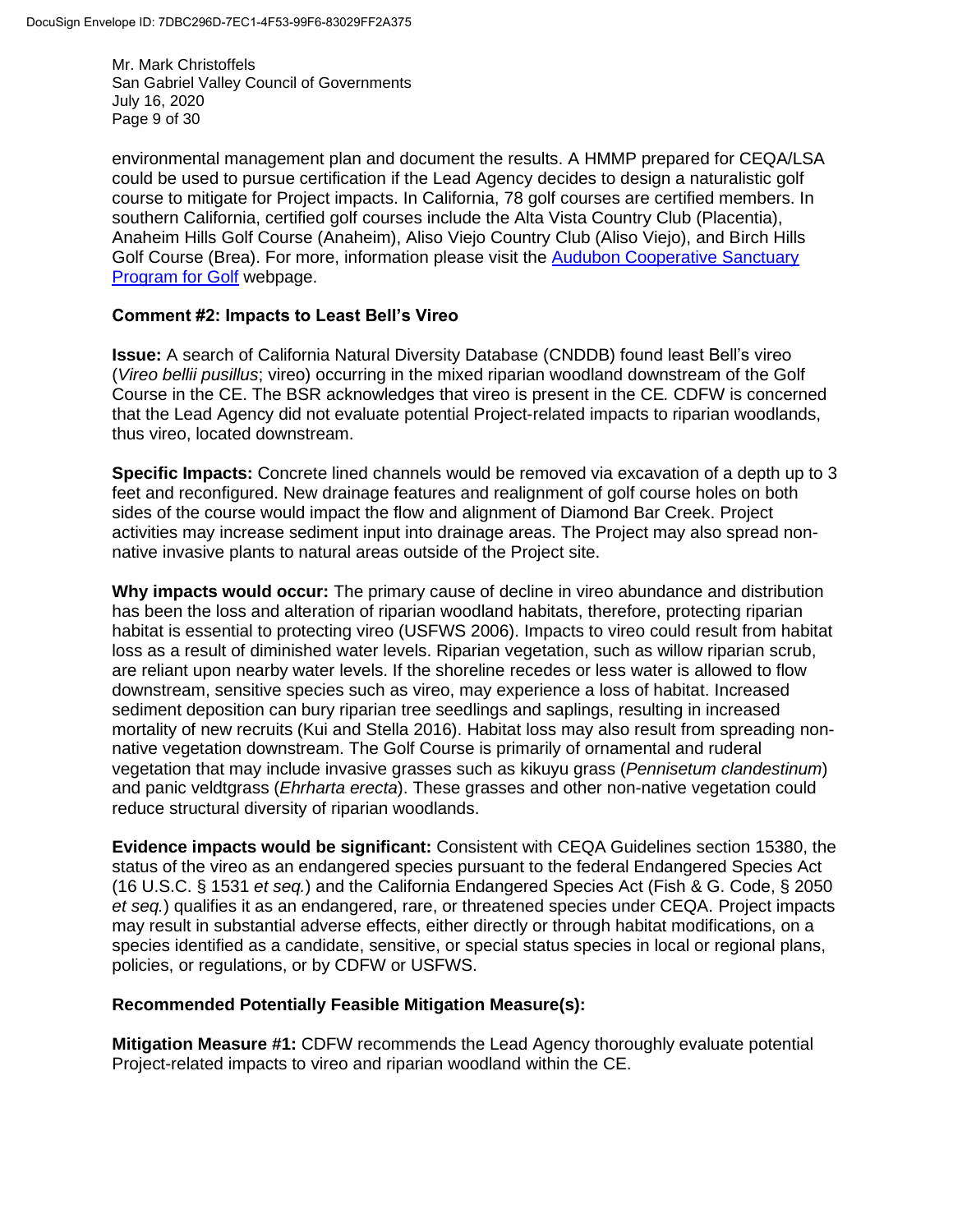Mr. Mark Christoffels San Gabriel Valley Council of Governments July 16, 2020 Page 10 of 30

CDFW recommends the Lead Agency disclose methodology and findings in environmental documents, including negative findings (i.e. no potential impacts to vireo and habitat), with a discussion of potential impacts and if necessary, avoidance, minimization, and mitigation measures. If there are potentially significant impacts and a revision of the MND is needed, CDFW recommends recirculating the MND and environmental documents so CDFW may provide more appropriate comments on avoidance, minimization, and mitigation measures (CEQA Guidelines, § 15073.5).

CDFW would like to emphasize that the existing CE may not be appropriate to mitigate for Project-related impacts. Because vireo is present within the CE, the timing and type of work shall avoid potential impacts to vireo and vireo habitat.

**Mitigation Measure #2:** Should there be direct or indirect impacts via habitat modification to vireo, the Project would require preparation of a draft Environmental Impact Report (EIR) (CEQA Guidelines, § 15073.5) and an Incidental Take Permit (ITP). See *Additional Comments – California Endangered Species Act* for more information*.*

#### **Comment #3: Impacts to Nesting Birds**

**Issue:** Page 47 of the BSR lists 41 species of birds (two raptor species) observed in the Project site. Native and non-native trees and shrubs within the Project site may provide suitable nesting sites and habitat for a variety of birds and raptors. CDFW is concerned that mitigation measures proposed for impacts to nesting birds are inadequate.

**Specific impacts:** Construction during the breeding season for nesting birds could result in the loss of fertile eggs or nestlings or otherwise lead to nest abandonment.

**Why impacts would occur**: Impacts could result from noise disturbances, increased human activity, dust, vegetation clearing, ground disturbing activities (e.g., staging, access, excavation, grading), and vibrations caused by heavy equipment. Such disturbances could result in increased nestling mortality due to nest abandonment or decreased feeding frequency.

**Evidence impact would be significant:** Nests of all native bird species are protected under State laws and regulations, including Fish and Game Code sections 3503 and 3503.5. Noise from increased road use, generators, and other equipment may disrupt willow flycatcher (*Empidonax traillii*) mating calls which could impact their reproductive success (Patricelli and Blickley 2006, Halfwerk et al. 2011). CDFW also considers impacts to Species of Special Concern a significant direct and cumulative adverse effect without implementing appropriate avoid and/or mitigation measures.

**Recommended Potentially Feasible Mitigation Measure(s):** CDFW recommends replacing Avoidance, Minimization, or Mitigation Measure BIO-1 with the following four measures.

**Mitigation Measure #1:** *"To protect nesting birds that may occur on site, no construction shall occur from February 15 through August 31, and as early as January 1 for raptors."*

**Mitigation Measure #2:** *"If construction during this period must occur, a qualified biologist shall complete a survey for nesting bird activity within the Project site and a 500-foot buffer. Surveys shall include vegetation in Caltrans Right of Way. Surveys will begin no more than 14 days prior*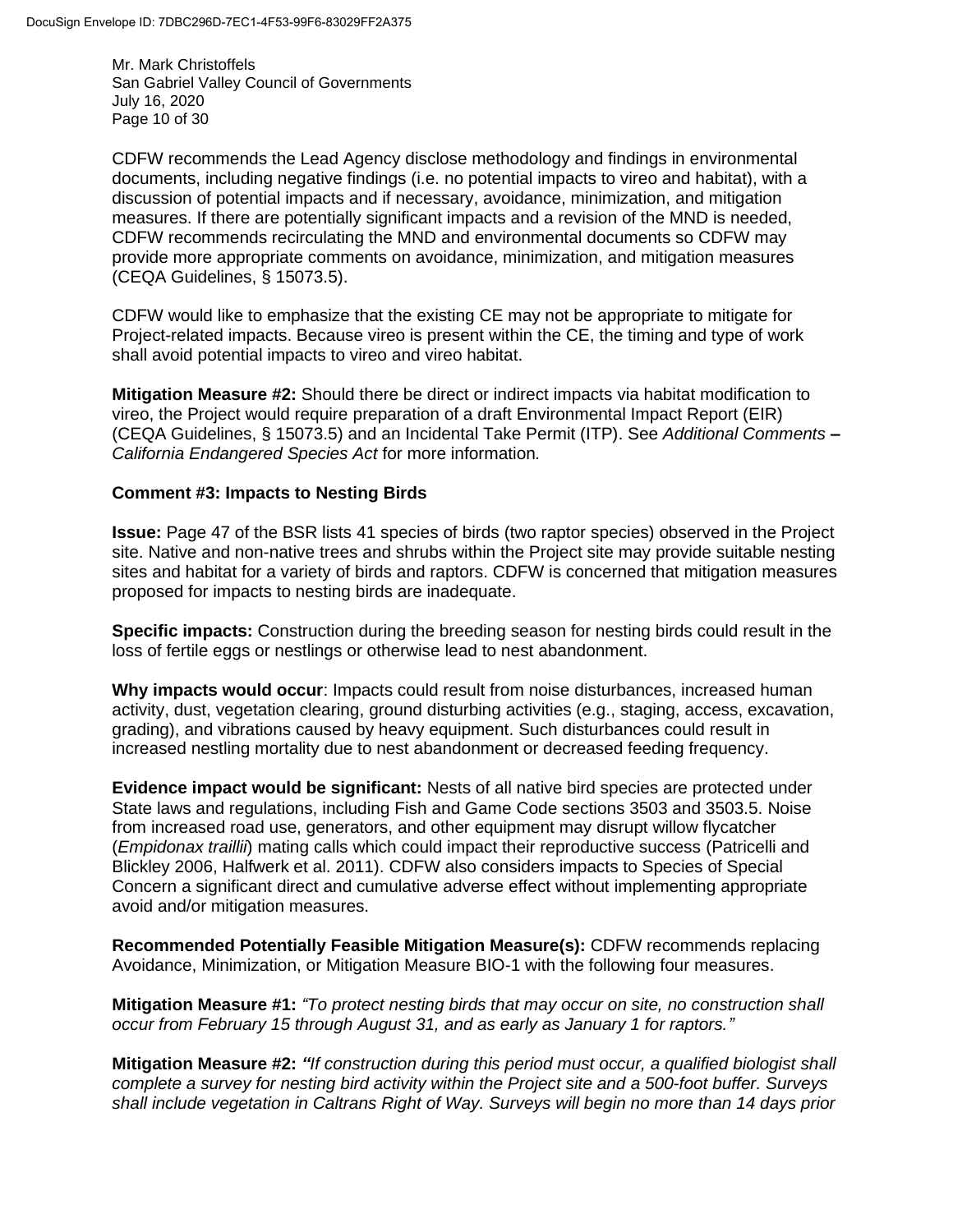Mr. Mark Christoffels San Gabriel Valley Council of Governments July 16, 2020 Page 11 of 30

*to the start of Project activities and will be repeated for the duration of Project activities that occur during the bird nesting season. Nesting bird surveys shall be conducted at appropriate nesting times and concentrate on potential roosting or perch sites."*

**Mitigation Measure #3:** *"If an active nest is found within 500 feet of Project activities and in areas with increased impacts resulting from noise disturbances, human activity, dust, vegetation clearing, ground disturbing activities (e.g., staging, access, excavation, grading), and vibrations caused by heavy equipment, a qualified biologist shall determine the nesting status and set up a species-appropriate no-work buffer that should be no less than 300 feet initially. Buffers shall be marked around the active nest site as directed by the qualified biologist."*

*"No Project activities shall be allowed inside these buffers until the qualified biologist has determined that the birds have fledged and are no longer reliant upon the nest or parental care for survival. These buffers shall be increased if needed to protect the nesting birds."*

**Mitigation Measure #4:** *"Vegetation clearing and grubbing activities when birds are likely to be nesting shall be monitored by a qualified biologist and shall only occur when a qualified biologist is present to ensure that these activities remain within the Project footprint (i.e. outside the demarcated buffer) and that the flagging/stakes/fencing is being maintained, and to minimize the likelihood that active nests are abandoned or fail due to Project activities."*

# **Comment #4: Impacts to Bird Habitat**

**Issue #1:** The Project proposes to remove between 150 to 200 trees, 29 of them native trees. The Lead Agency proposes to mitigate native trees at a ratio of 3:1. Given this statement in the BSR, "mature native trees would be replaced at a 3:1 ratio within the Diamond Bar Golf Course and immediately surrounding areas consistent with the SR-57/SR-60 Confluence at Grand Avenue Project mitigation requirements"*,* it is unclear how many trees out of a minimum of 87 trees would be replanted in the Golf Course. Additionally, a 3:1 mitigation for 29 native trees will not have a net benefit for birds because significantly more trees will be removed in the Golf Course than are being replanted. Non-native trees still provide habitat for birds and should be replaced with native trees.

**Issue #2:** Conceptual Design maps show the Project will remove both trees and shrubs. However, the MND does not provide mitigation for shrubs. CDFW is concerned the Project is not mitigating for impacts to shrubs. Both native and ornamental (i.e. non-native) shrub species provide foraging, perching, and potential nesting structures for birds. Birds depend on vegetation of varying structure and species diversity, not solely on tree cover or a single tree species. Shrubs also provide habitat for insects and small mammals which then benefits passerine birds and raptors.

**Specific impacts:** The Project proposes to remove between 150 to 200 trees and an undisclosed number of shrubs, reducing the footprint of available habitat in the Golf Course for birds and potentially insects and small mammals.

**Why impacts would occur**: The Project would reduce the footprint of available tree and shrub habitat for birds in the short-term and potentially long-term if the Project is inadequate to mitigate impacts to trees and shrubs. Additionally, if the Project proposes to replant most of the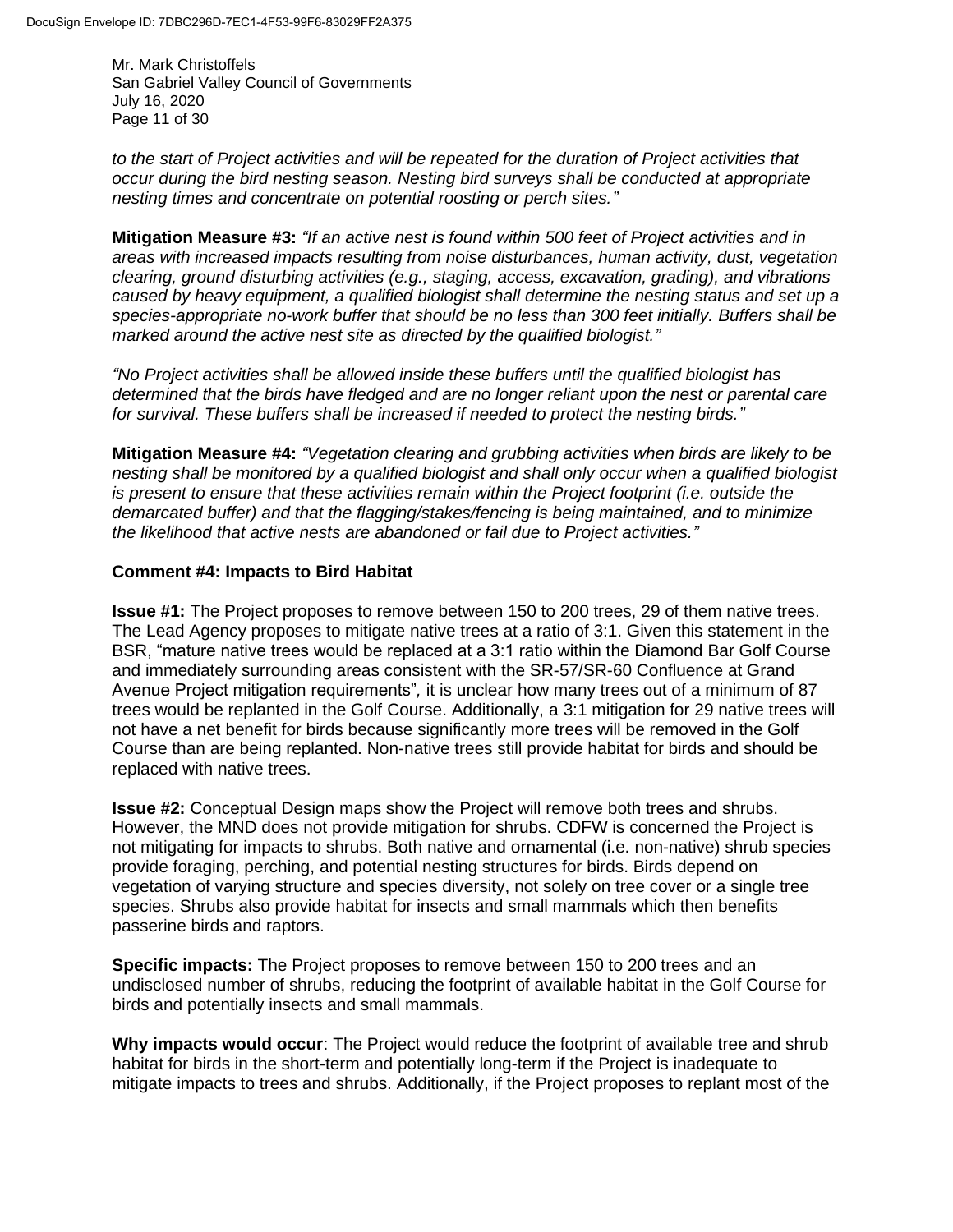Mr. Mark Christoffels San Gabriel Valley Council of Governments July 16, 2020 Page 12 of 30

trees near the freeway, birds may avoid those trees due to noise and light. Accordingly, the Project is reducing the available habitat for nesting birds.

**Evidence impact would be significant:** The loss of occupied habitat or reductions in the number of rare bird species, either directly or indirectly through nest abandonment or reproductive suppression, would constitute a significant impact absent appropriate mitigation.

**Mitigation Measure #1:** CDFW recommends the Lead Agency continue working with a certified arborist, as described on page 36 of the BSR, to determine the extent of impacts to native trees and avoid impacts to native trees and shrubs to the greatest extent possible. Various species and heights of native trees and shrubs should be preserved. Final environmental documents should disclose the number of trees and shrubs impacted.

**Mitigation Measure #2:** The Lead Agency should replace the same number or higher of native and non-native trees and shrubs as the number removed (i.e. no less than 1:1). The Lead Agency should provide final location(s) for replacement trees and shrubs in environmental documents and be clear how many trees and shrubs will be planted in the Golf Course and how many in the "immediately surrounding areas"*.* 

**Mitigation Measure #3:** The Lead Agency should adopt an ecosystem-based management approach to restoring structurally and species diverse vegetation habitat for birds in the Golf Course. A vegetation community consisting of trees and shrubs should be incorporated into a naturalistic redesign of Golf Course if applicable. Please see *Recommendation #1* on page 8.

The Lead Agency should use only native tree and shrub species for on or off-site mitigation. Impacts to non-native species will be replaced with native species. Information on alternatives for invasive, non-native, or landscaping plants may be found on the [California Invasive Plant](https://www.cal-ipc.org/solutions/prevention/landscaping/dpp/)  [Council's, Don't Plant a Pest](https://www.cal-ipc.org/solutions/prevention/landscaping/dpp/) webpage. The Lead Agency should not plant, seed, or otherwise introduce invasive exotic plant species to landscaped areas.

**Mitigation Measure #4:** CDFW recommends a more detailed measure to avoid impacts to trees marked as *"Save Individual Tree"* in Conceptual Design maps, including trees in adjacent areas. The placement of fill dirt and ingress and egress routes of heavy construction vehicles can continually compact the root zone and roots may not be able to acquire nutrients, water, and oxygen, causing the tree to die (Hostetler and Drake 2009). Designated zones for disposal of debris and chemicals should be away from any trees meant to be preserved. Debris can be toxic or can change soil pH due to leeching of chemicals into the ground which could affect trees (Hostetler and Drake 2009).

CDFW recommends adding the following underlined text to MM-BIO-4: *"To ensure the construction footprint within the Biological Study Area is minimized to the extent practicable adjacent to areas containing native trees, a qualified biological monitoring will flag and stake the construction limits in the field in coordination with the contractor. The biological monitor will be on site during construction to ensure the protection of the drip line area of adjacent native trees and that construction limits are enforced. Project activities, including construction traffic, staging areas, and debris piles will not occur within 5 feet of all trees and 15 feet from the trunks of a tree where feasible. The biological monitor will have the authority to halt construction if required to ensure compliance. If substantial impacts to roots and canopy of trees on adjacent property*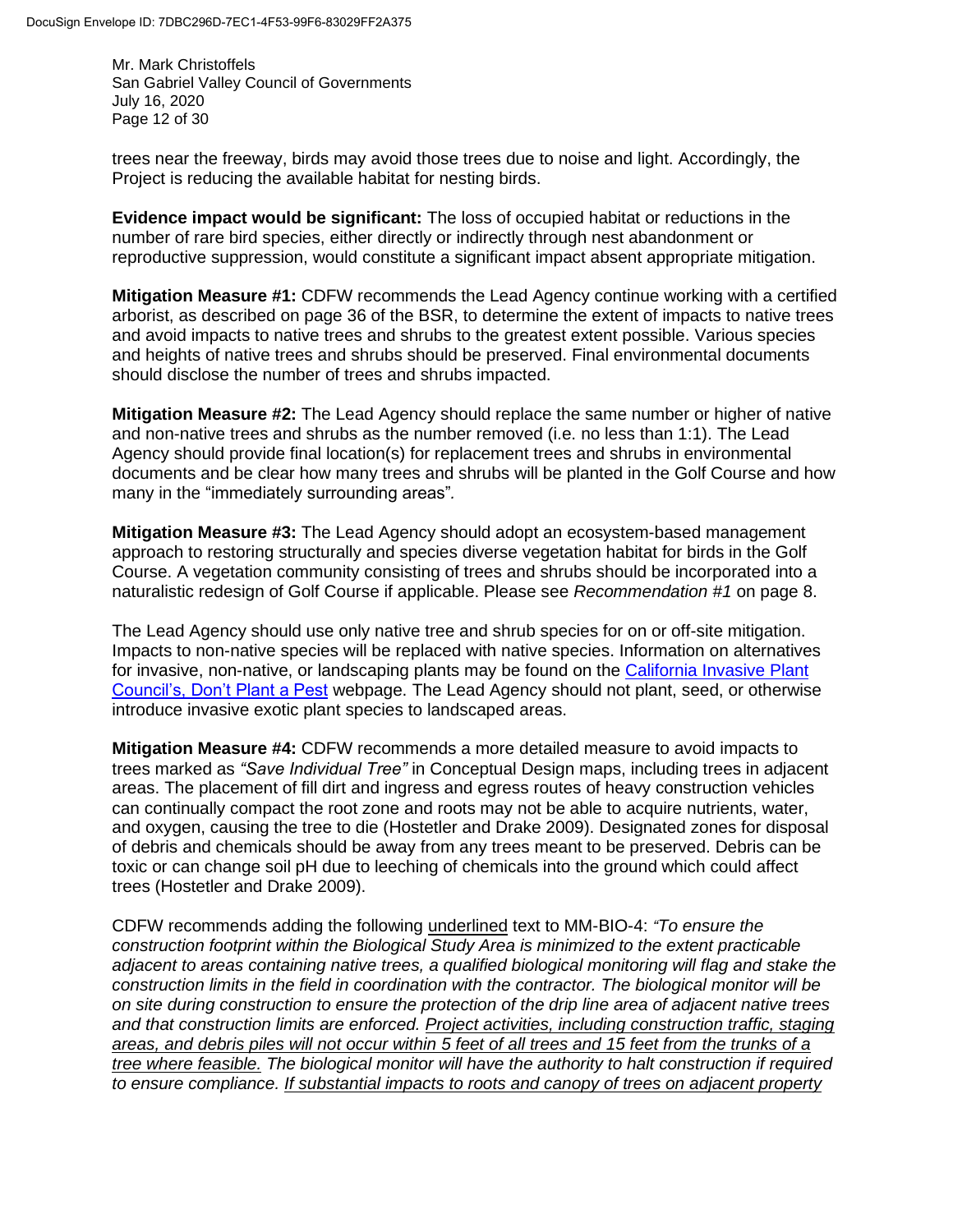Mr. Mark Christoffels San Gabriel Valley Council of Governments July 16, 2020 Page 13 of 30

*occur, trees will be replanted at a minimum ratio of 3:1 for all native and non-native trees impacted. Non-native trees will be replaced with native species.* 

*This mitigation measure will also apply to protecting trees in the Biological Study Area that are marked for preservation.*

#### **Comment #5: Spreading Invasive Pests and Diseases**

**Issue:** CDFW is concerned that the MND does not describe procedures for disposal of removed trees which may be infested with invasive pests and disease. For example, the environmental document should address the presence or absence of goldspotted oak borer (*Agrilus auroguttatus*), Polyphagus shot-hole borer (*Euwallacea* sp.), and thousand canker fungus (*Geosmithia morbida*) in on-site trees and, if present, describe how any effected trees would be disposed of as part of the Project.

**Specific impacts:** The Project proposes to remove between 150 to 200 trees and an undisclosed number of shrubs. The Project may result in the spread of tree insect pests and disease into areas not currently exposed to these stressors. This could result in expediting the loss of oaks and other trees in California which support a high biological diversity including special status species.

**Why impacts would occur**: The Project would remove tree species that could host insect pests and diseases. Trees will be removed and presumably hauled to off-site locations for disposal thereby potentially exposing off-site oak and other tree species to infestation and disease.

**Evidence impact would be significant:** The Project may have a substantial adverse effect on any sensitive natural communities (e.g., riparian habitat, oak woodlands) identified in local or regional plans, policies, and regulations or by the CDFW or USFWS. The Project may result in a substantial adverse effect, either directly or through habitat modifications, on species identified as a candidate, sensitive, or special status species in local or regional plans, policies, or regulations, or by CDFW or USFWS that are dependent on oak woodlands and other woodland habitats susceptible to insect and disease pathogens.

**Mitigation Measure #1:** CDFW recommends the COG work with the certified arborist to identify all trees and species for removal from the Project site and inspect those trees for contagious tree diseases including but not limited to: [thousand canker fungus,](https://gcc01.safelinks.protection.outlook.com/?url=http%3A%2F%2Fwww.thousandcankers.com%2F&data=02%7C01%7CRuby.Kwan-Davis%40Wildlife.ca.gov%7C684e53488ee44a4145e808d82823c1dc%7C4b633c25efbf40069f1507442ba7aa0b%7C0%7C0%7C637303481319962202&sdata=905nILBl%2FSOljeNZAjiORk8drTNsV1jm%2F6zAJ2MF1hU%3D&reserved=0) Polyphagous shot hole [borer,](https://gcc01.safelinks.protection.outlook.com/?url=http%3A%2F%2Feskalenlab.ucr.edu%2Favocado.html&data=02%7C01%7CRuby.Kwan-Davis%40Wildlife.ca.gov%7C684e53488ee44a4145e808d82823c1dc%7C4b633c25efbf40069f1507442ba7aa0b%7C0%7C0%7C637303481319972159&sdata=%2BL%2BWfdAEnollh2eaLr1imwbxtPKVqerSTzhVrQ0ZAMw%3D&reserved=0) and [goldspotted oak borer.](https://gcc01.safelinks.protection.outlook.com/?url=http%3A%2F%2Fipm.ucanr.edu%2FPMG%2FPESTNOTES%2Fpn74163.html&data=02%7C01%7CRuby.Kwan-Davis%40Wildlife.ca.gov%7C684e53488ee44a4145e808d82823c1dc%7C4b633c25efbf40069f1507442ba7aa0b%7C0%7C0%7C637303481319972159&sdata=9YRYAhvRO9GKhZ9hpfeDasl3sBAa%2B%2FVV0mPezdziPNM%3D&reserved=0) A summary report documenting inspection methods, number and species of trees inspected, results, and conclusions, including negative findings, should be submitted to CDFW for review and included as an appendix in final environmental documents. The summary report should also include photographic documentation of entry/exit holes and evidence of pests/disease.

**Mitigation Measure #2:** If invasive pests and/or diseases are detected, the COG should provide and an infectious tree disease management plan and describe how it will be implemented to avoid significant impacts under CEQA. To avoid the spread of infectious tree diseases, diseased trees should not be transported from the Project site without first being treated using best available management practices relevant for each tree disease observed. A management plan should be submitted to CDFW for review and included as an appendix in the final environmental document.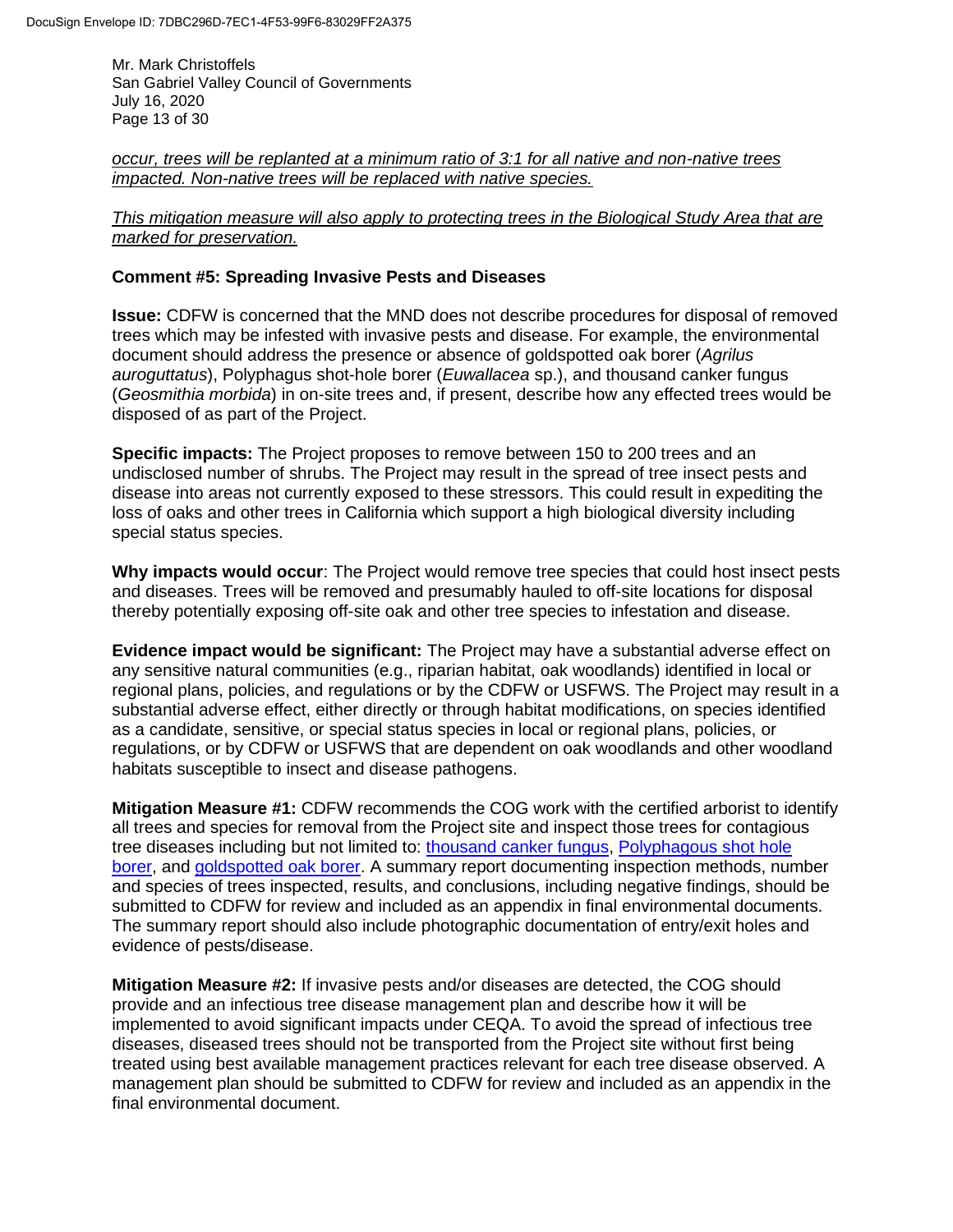Mr. Mark Christoffels San Gabriel Valley Council of Governments July 16, 2020 Page 14 of 30

#### **Comment #6: Impacts to Bats**

**Issue:** Bat surveys were not conducted. The Golf Course contains potential open water foraging habitat and is adjacent to natural habitats where bats may forage and roost. The BSR stated that big free-tailed bats (*Nyctinomops macrotia*) have a moderate potential to occur in the Project site. Also, western yellow bats (*Lasiurus xanthinus*) can be found year-round in urban areas throughout the south coast region (Miner and Stokes 2005).

**Specific impacts:** The Project proposes to remove between 150 to 200 native and non-native trees and demolish a maintenance facility that is surrounded by trees. Direct impacts include removal of trees, vegetation, and/or structures that may provide roosting habitat and therefore has the potential for the direct loss of bats. Indirect impacts to bats and roosts could result from increased noise disturbances, human activity, dust, vegetation clearing, ground disturbing activities (e.g., staging, access, excavation, grading), and vibrations caused by heavy equipment. Demolition, grading, and excavating activities may impact bats potentially using man-made structures or surrounding trees as roost sites.

**Why impacts would occur**: In urbanized areas, bats use trees and man-made structures for daytime and nighttime roosts, and forage in sources of open water such as ponds and lakes (Avila-Flores and Fenton 2005; Oprea et al. 2009; Remington and Cooper 2014). Forested patches on golf courses provide good habitat for foraging and commuting bats, and golf courses may provide an important refuge for bats in highly urbanized landscapes (Sewell 2019). Mexican fan palm trees (*Washingtonia robusta*) and crevices in buildings, facilities, and tunnels in the Project site could provide roosting habitat for bats. Modifications to roost sites can have significant impacts on the bats' usability of the roost and can impact the bats' fitness and survivability (Johnston et al. 2004). Extra noise, vibration, or the reconfiguration of large objects can lead to the disturbance of roosting bats which may have a negative impact on the animals. Human disturbance can also lead to a change in humidity, temperatures, or the approach to a roost that could force the animals to change their mode of egress and/or ingress to a roost. Although temporary, such disturbance can lead to the abandonment of a maternity roost (Johnston et al. 2004).

**Evidence impact would be significant:** Bats are considered non-game mammals and are afforded protection by state law from take and/or harassment (Fish & G. Code, § 4150; Cal. Code of Regs, § 251.1). Several bat species are considered California Species of Special Concern (SSC) and meet the CEQA definition of rare, threatened, or endangered species (CEQA Guidelines, § 15065). Take of SSC could require a mandatory finding of significance by the Lead Agency (CEQA Guidelines, § 15065).

#### **Recommended Potentially Feasible Mitigation Measure(s):**

**Mitigation Measure #1:** CDFW recommends a qualified bat specialist conduct bat surveys to determine baseline conditions within the Project site and within a 500-foot buffer to identify trees and/or structures (i.e., tunnels, maintenance buildings, food concession stands, comfort stations) that could provide daytime and/or nighttime roost sites. CDFW recommends using acoustic recognition technology to maximize detection of bats. Night roosts are typically utilized from the approach of sunset until sunrise. In most parts of California, night roost use will only occur from spring through fall while day roosts are typically utilized during the spring, summer, and fall in California (Johnston et al. 2004).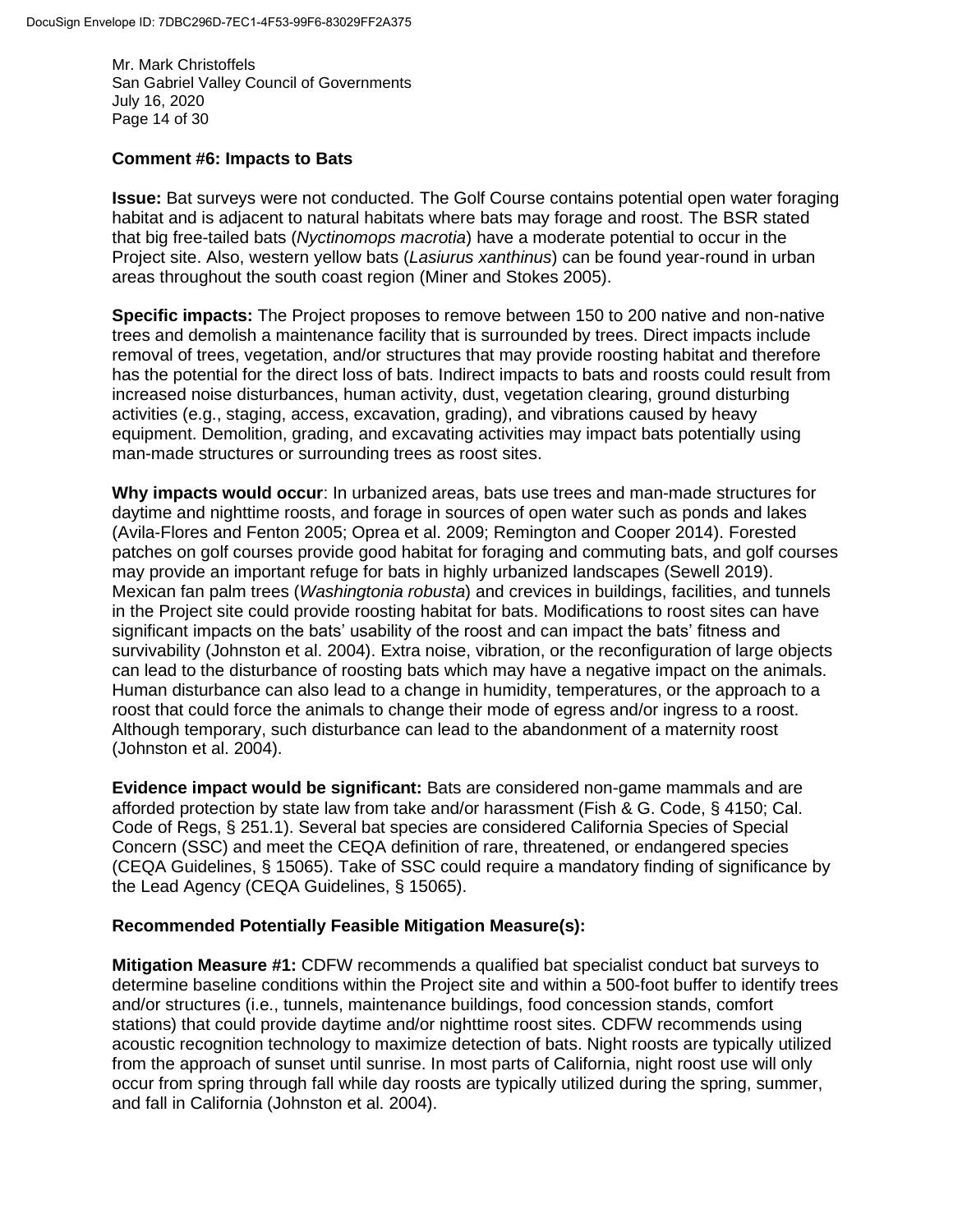Mr. Mark Christoffels San Gabriel Valley Council of Governments July 16, 2020 Page 15 of 30

**Mitigation Measure #2:** Survey methodology and results, including negative findings, should be included in final environmental documents. Depending on survey results, please discuss potentially significant effects of the proposed Project on the bats and include species specific mitigation measures to reduce impacts to below a level of significance (CEQA Guidelines, § 15125).

**Mitigation Measure #3:** If maternity roosts are found, CDFW recommends, the following three mitigation measures.

- a) *"If maternity roosts are found, to the extent feasible, work shall be scheduled between October 1 and February 28, outside of the maternity roosting season when young bats are present but are not yet ready to fly out of the roost (March 1 to September 30)."*
- b) *"If maternity roosts are found and if trees and/or structures must be removed/demolished during the maternity season, a qualified bat specialist shall conduct a pre-construction survey to identify those trees and/or structures proposed for disturbance that could provide hibernacula or nursery colony roosting habitat. Acoustic recognition technology will be used to maximize detection of bats. Each tree and/or structure identified as potentially supporting an active maternity roost shall be closely inspected by the bat specialist no more than 7 days prior to tree and/or structure disturbance to determine the presence or absence of roosting bats more precisely. If maternity roosts are detected, trees and/or structures determined to be maternity roosts shall be left in place until the end of the maternity season. Work shall not occur within 100 feet of or directly under or adjacent to an active roost and work shall not occur between 30 minutes before sunset and 30 minutes after sunrise."*
- c) *"If bats are not detected, but the bat specialist determines that roosting bats may be present at any time of year, trees will be pushed down using heavy machinery rather than felling it with a chainsaw. To ensure the optimum warning for any roosting bats that may still be present, trees shall be pushed lightly two to three times, with a pause of approximately 30 seconds between each nudge to allow bats to become active. The tree shall then be pushed to the ground slowly and remain in place until it is inspected by a bat specialist. Trees that are known to be bat roosts shall not be bucked or mulched immediately. A period of at least 24 hours, and preferably 48 hours, shall elapse prior to such operations to allow bats to escape. Bats shall be allowed to escape prior to demolition of buildings. This may be accomplished by placing one-way exclusionary devices into areas where bats are entering a building that allow bats to exit but not enter the building."*

*"The bat specialist shall document all demolition monitoring activities and prepare a summary report to the San Gabriel Valley Council of Governments upon completion of tree disturbance and/or building demolition activities."*

# **Comment #7: Impacts to Non-Game Mammals and Wildlife**

**Issue:** According to CNDDB's *Natural Areas Small – California Essential Habitat Connectivity* dataset, the Golf Course is essential for ecological connectivity between large natural habitats surrounding the Golf Course which include Puente Hills, Chino Hills, and San Jose Hills. While the Golf Course's existing chain link fence may make it more difficult for wildlife movement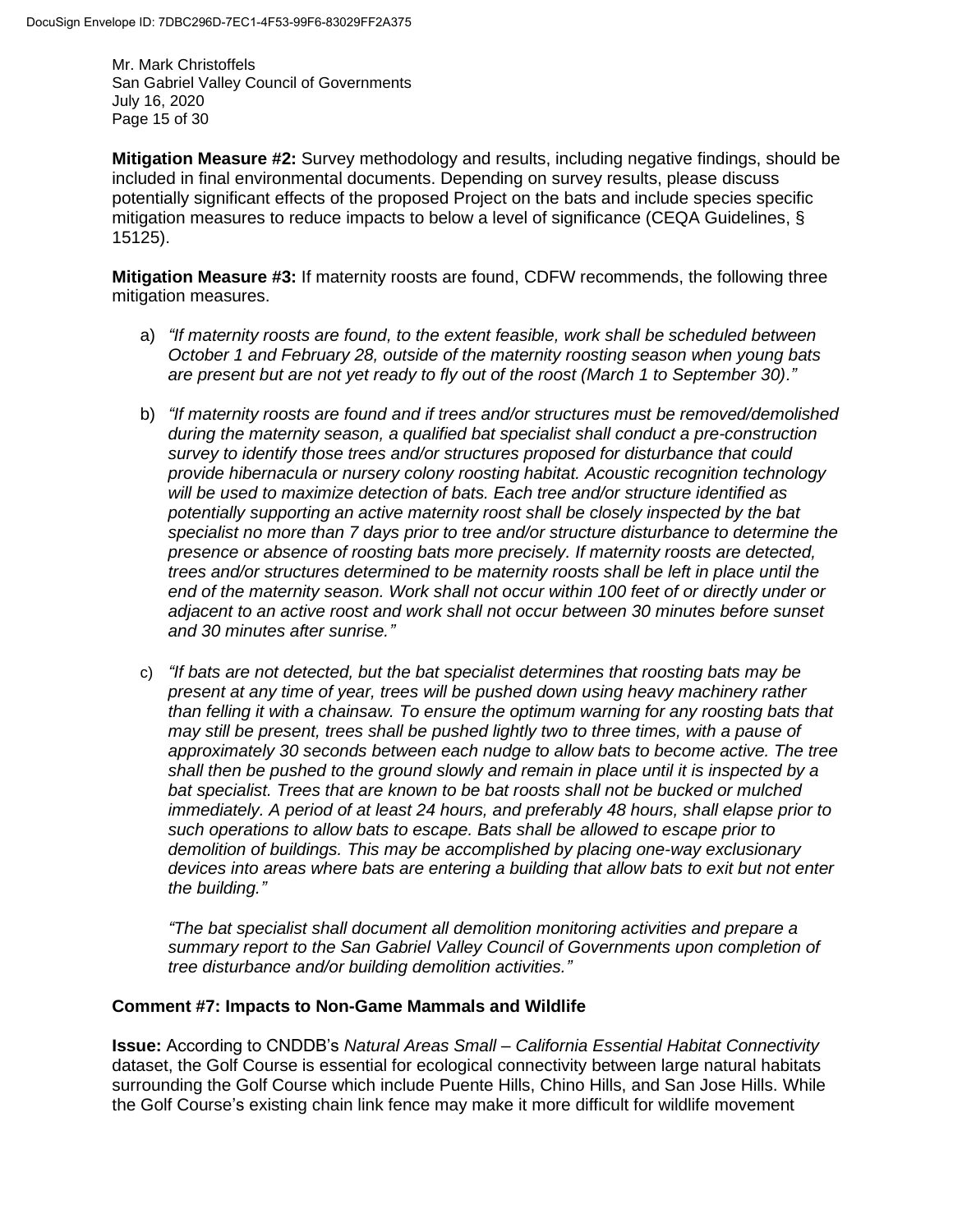Mr. Mark Christoffels San Gabriel Valley Council of Governments July 16, 2020 Page 16 of 30

between locations, wildlife may still move through the Project site during the daytime or nighttime. CDFW is concerned that any wildlife potentially moving through or seeking temporary refuge in the Golf Course may be directly impacted during Project activities and construction. Any final fence, or other design features, design should allow for wildlife movement.

**Specific impacts:** Project activities and construction equipment may directly impact wildlife and birds moving through or seeking temporary refuge in the Golf Course. This could result in wildlife and bird mortality. Furthermore, depending on the final fencing design, the Project may cumulatively restrict wildlife movement opportunity.

**Why impacts would occur:** Direct impacts to wildlife may occur from: ground disturbing activities (e.g., staging, access, excavation, grading); wildlife being trapped or entangled in construction materials and erection of restrictive fencing; and, wildlife could be trampled by heavy equipment operating in the Project site.

**Evidence impact would be significant:** Mammals occurring naturally in California are considered non-game mammals and are afforded protection by state law from take and/or harassment (Fish & G. Code, § 4150; Cal. Code of Regs, § 251.1).

**Recommended Potentially Feasible Mitigation Measure(s):** CDFW recommends the following four mitigation measures to avoid and minimize direct impacts to wildlife during Project construction and activities.

**Mitigation Measure #1:** *"If fencing is proposed for use during construction or during the life of the Project, fences shall be constructed with materials that are not harmful to wildlife. Prohibited materials include, but are not limited to, spikes, glass, razor, or barbed wire. Fencing shall also be minimized so as not to restrict free wildlife movement through habitat areas."* 

**Mitigation Measure #2:** *"To avoid direct mortality, a qualified biological monitor shall be on site prior to and during ground and habitat disturbing activities to move out of harm's way special status species or other wildlife of low mobility that would be injured or killed by grubbing or Project-related construction activities. Salvaged wildlife of low mobility shall be removed and placed onto adjacent and suitable (i.e. species appropriate) habitat out of harm's way."*

It should be noted that the temporary relocation of on-site wildlife does not constitute effective mitigation for the purposes of offsetting Program impacts associated with habitat loss.

**Mitigation Measure #3:** *"Grubbing and grading shall be done to avoid islands of habitat where*  wildlife may take refuge and later be killed by heavy equipment. Grubbing and grading shall be *done from the center of the Project site, working outward towards adjacent habitat off site where wildlife may safely escape."*

**Mitigation Measure #4:** *"Before starting or moving construction vehicles, especially after a few days of nonoperation, operators shall inspect under all vehicles to avoid impacts to any wildlife that may have sought refuge under equipment."*

**Mitigation Measure #5:** *"All hollow posts and pipes will be capped, and metal fence stakes will be plugged with bolts or other plugging materials to prevent wildlife entrapment and mortality."*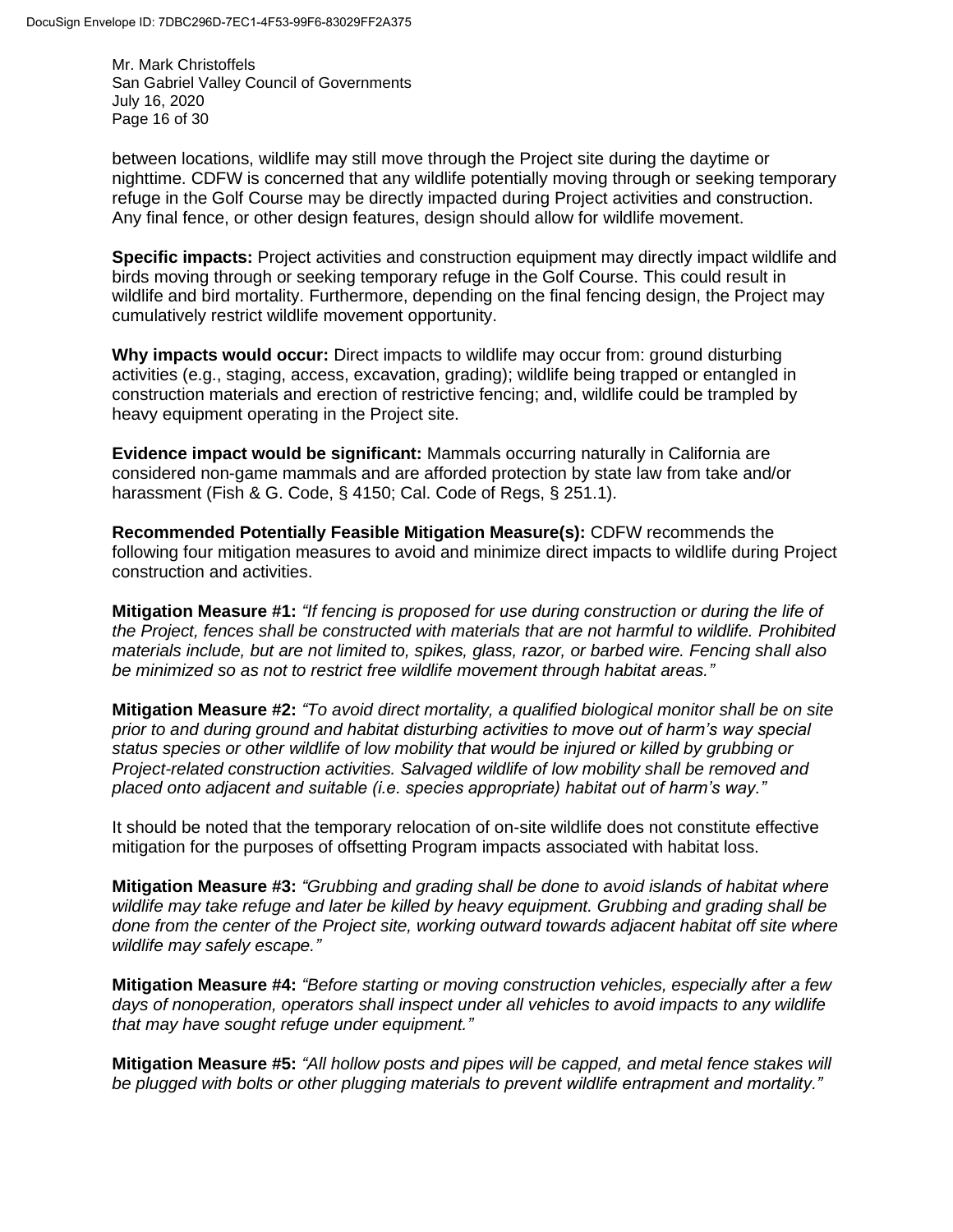Mr. Mark Christoffels San Gabriel Valley Council of Governments July 16, 2020 Page 17 of 30

The Project may result in the use of open pipes as fence posts, property line stakes, signs, etc. These structures mimic the natural cavities preferred by various bird species and other wildlife for shelter, nesting, and roosting. Raptor's talons can become entrapped within the bolt holes of metal fence stakes resulting in mortality.

**Recommendation #1:** CDFW recommends the Lead Agency consider permeable fencing as part of its mitigation for Project-related impacts which may include a naturalistic golf course design. The existing chain link fence can create hazards and barriers for wildlife movement, seasonal migrations, and access to food and water. Wildlife impermeable fencing is fencing that prevents or creates a barrier for the passage of wildlife from one side to the other. Los Angeles County's Significant Ecological Areas Ordinance [Implementation Guide](http://planning.lacounty.gov/site/sea/wp-content/uploads/2020/02/SEA-IG-2-6-20.pdf) offers additional information on permeable fencing as well as design standards. CDFW recommends reviewing those design standards. CDFW should review plans for permeable fencing around the Golf Course if this is a feature the Lead Agency would incorporate in its Golf Course redesign.

# **Additional Comments**

**Compensatory Mitigation:** Mitigation measures for adverse Project-related impacts to sensitive plants, animals, and habitats should emphasize avoidance and reduction of Project impacts. For unavoidable impacts, on-site habitat restoration or enhancement should be discussed in detail. If on-site mitigation is not feasible or would not be biologically viable and therefore not adequately mitigate the loss of biological functions and values, off-site mitigation through habitat creation and/or acquisition and preservation in perpetuity should be addressed. Areas proposed as mitigation lands should be protected in perpetuity with a conservation easement, financial assurance and dedicated to a qualified entity for long-term management and monitoring. Under Government Code section 65967, the Lead Agency must exercise due diligence in reviewing the qualifications of a governmental entity, special district, or nonprofit organization to effectively manage and steward land, water, or natural resources on mitigation lands it approves. Mitigation banking inquiries may be directed to the CDFW's South Coast Region Banking Coordinator, Lisa Gymer, at (858) 627-3997 or via email at [Lisa.Gymer@wildlife.ca.gov.](mailto:Lisa.Gymer@wildlife.ca.gov)

**California Endangered Species Act (CESA):** CDFW considers adverse impacts to a species protected by CESA to be significant without mitigation under CEQA. As to CESA, take of any endangered, threatened, candidate species, or CESA-listed rare plant species that results from the Program is prohibited, except as authorized by state law (Fish and G. Code, §§ 2080, 2085; Cal. Code Regs., tit. 14, §786.9). Consequently, if Project-related construction or activity during the life of the Project will result in take of a species designated as endangered or threatened, or a candidate for listing under CESA, CDFW recommends that the Lead Agency seek appropriate take authorization under CESA prior to implementing the Program. Appropriate authorization from CDFW may include an Incidental Take Permit (ITP) or a consistency determination in certain circumstances, among other options [Fish & G. Code, §§ 2080.1, 2081, subds. (b) and (c)]. Early consultation is encouraged, as significant modification to the Project and mitigation measures may be required to obtain a CESA Permit. Revisions to the Fish and Game Code, effective January 1998, may require that CDFW issue a separate CEQA document for the issuance of an ITP unless the Project CEQA document addresses all Project impacts to CESAlisted species and specifies a mitigation monitoring and reporting program that will meet the requirements of an ITP. For these reasons, biological mitigation monitoring and reporting proposals should be of sufficient detail and resolution to satisfy the requirements for a CESA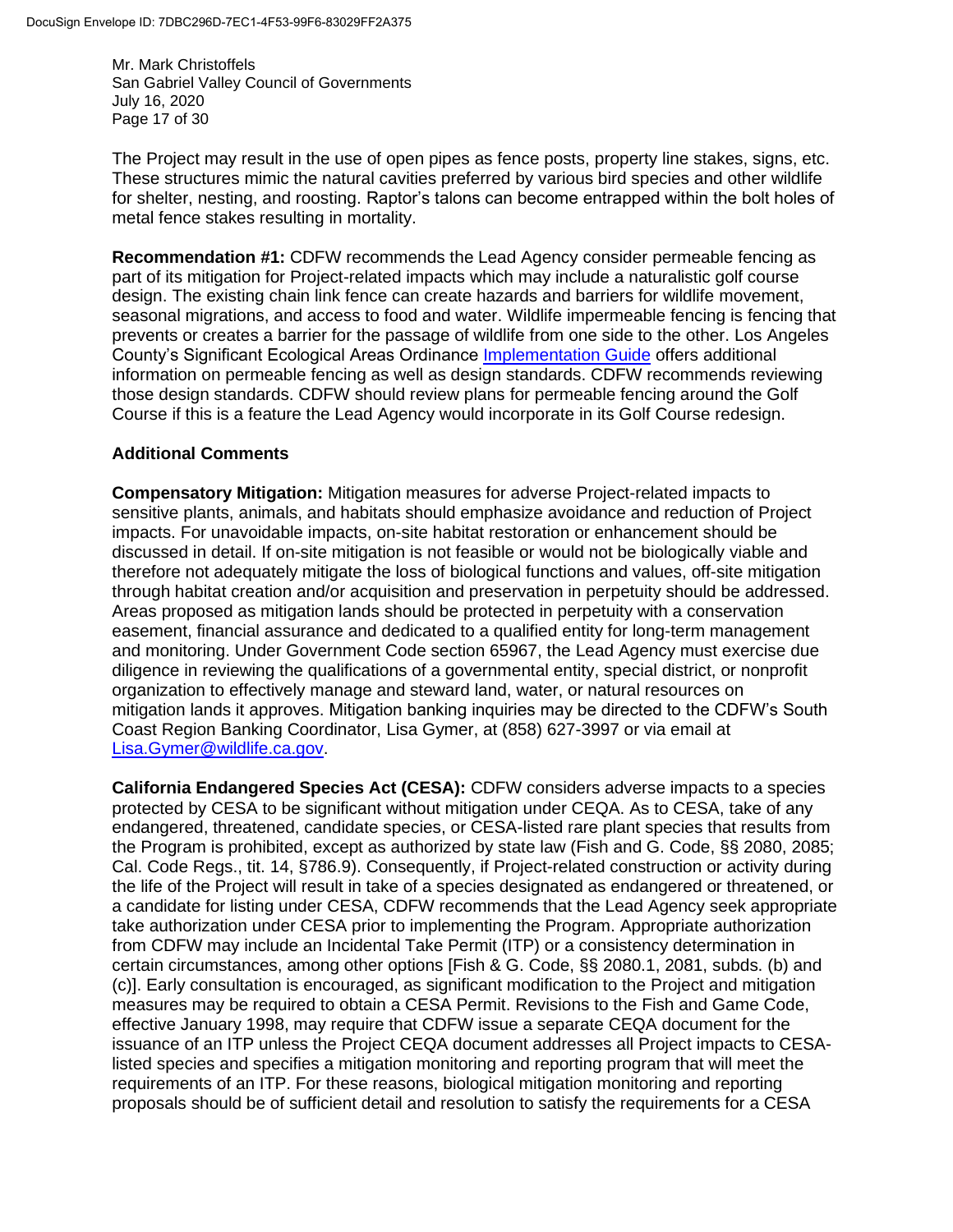Mr. Mark Christoffels San Gabriel Valley Council of Governments July 16, 2020 Page 18 of 30

ITP.

Per CEQA Guidelines Section 21081.6(a)(1), CDFW has provided the Council of Governments with a summary of our suggested mitigation measures and recommendations in the form of an attached Draft Mitigation and Monitoring Reporting Plan (MMRP; Attachment A).

### **Filing Fees**

The Project, as proposed, would have an impact on fish and/or wildlife, and assessment of filing fees is necessary. Fees are payable upon filing of the Notice of Determination by the Council of Governments and serve to help defray the cost of environmental review by CDFW. Payment of the fee is required for the underlying Project approval to be operative, vested, and final (Cal. Code Regs., tit. 14, § 753.5; Fish & G. Code, § 711.4; Pub. Resources Code, § 21089).

# **Conclusion**

We appreciate the opportunity to comment on the Project to assist the Council of Governments in adequately analyzing and minimizing/mitigating impacts to biological resources. CDFW requests an opportunity to review and comment on any response that the Council of Governments has to our comments and to receive notification of any forthcoming hearing date(s) for the Project [CEQA Guidelines, § 15073(e)]. If you have any questions or comments regarding this letter, please contact Ruby Kwan-Davis, Senior Environmental Scientist, at [Ruby.Kwan-Davis@wildlife.ca.gov.](mailto:Ruby.Kwan-Davis@wildlife.ca.gov)

Sincerely,

DocuSigned by:

Steve Gibran

Steve Gibson Senior Environmental Scientist (Supervisory)

for

Erinn Wilson Environmental Program Manager I

ec: CDFW

Victoria Tang – Los Alamitos Karen Drewe – Los Alamitos Frederic Rieman – Los Alamitos Lisa Gymer – San Diego Susan Howell – San Diego CEQA Program Coordinator – Sacramento

State Clearinghouse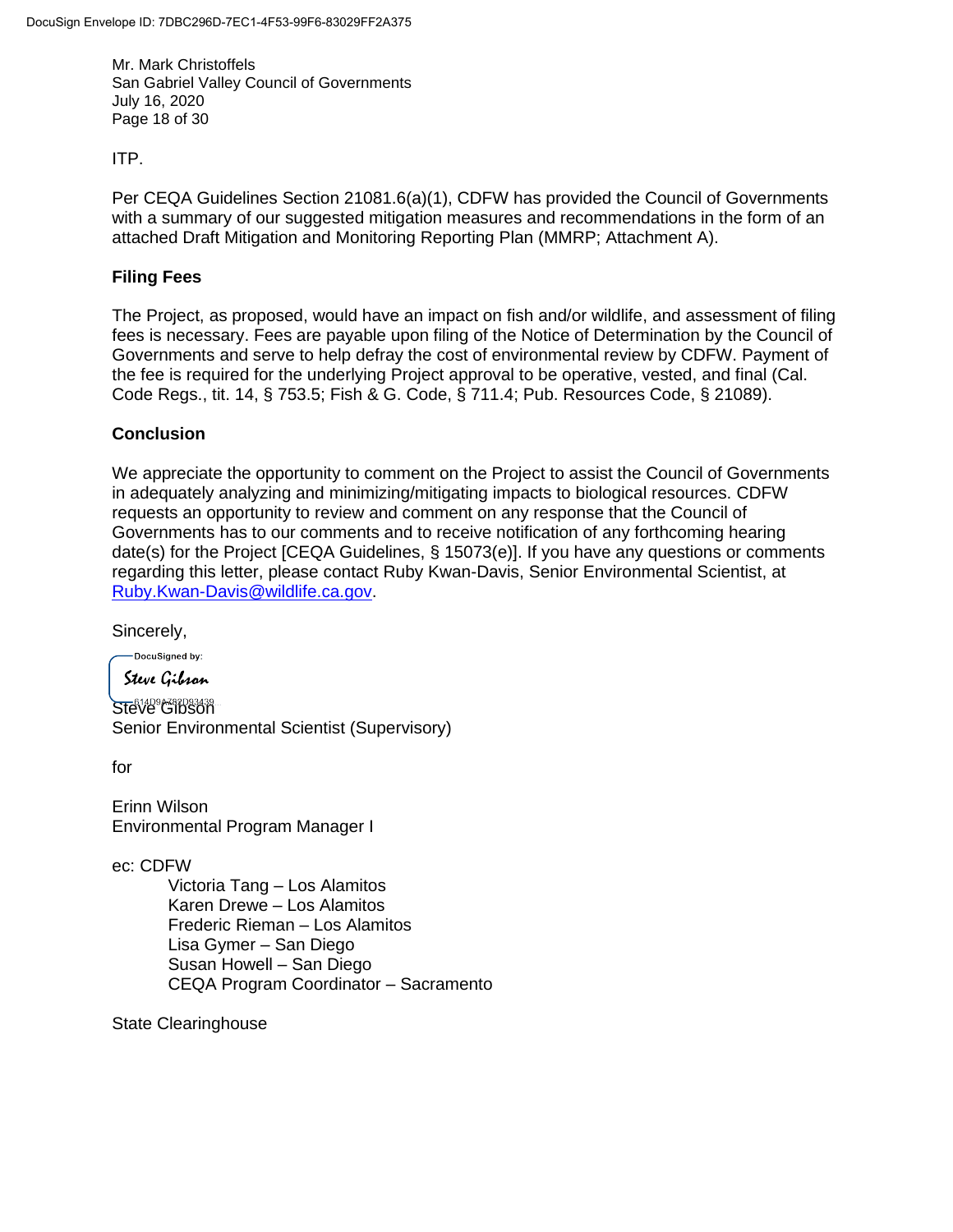Mr. Mark Christoffels San Gabriel Valley Council of Governments July 16, 2020 Page 19 of 30

### **References:**

- Avila-Flores, R. and B.M. Fenton. 2005. Use of Spatial features by Foraging Insectivorous Bats in a Large Urban Landscape. Journal of Mammalogy 86(6):1193-1204.
- Cristol, D.A and A.D. Rodewald. 2005. Can Golf Courses Play a Role in Bird Conservation? Wildlife Society Bulletin 33(2):407-410.
- Halfwerk, W., Holleman, L. J. M., Lessells, Ck. M., Slabbekoorn, H. 2011. Negative impact of traffic noise on avian reproductive success. Journal of Applied Ecology 48:210–219.
- Hostetler, M and D. Drake. 2009. Conservation subdivisions: A wildlife perspective. Landscape and Urban Planning 90:95-101.
- Johnston, D., Tatarian, G., Pierson, E. 2004. California Bat Mitigation Techniques, Solutions, and Effectiveness. [Internet]. [cited 2020 June 16]. Available from: <https://nrm.dfg.ca.gov/FileHandler.ashx?DocumentID=10334>
- Kui, L and J.C. Stella. 2016. Fluvial sediment burial increases mortality of young riparian trees but induces compensatory growth response in survivors. Forest Ecology and Management 366:32-40.
- Merola-Zwartjes, M. and J.P. DeLong. 2005. Avian Species Assemblages on New Mexico Golf Courses: Surrogate Riparian Habitat for Birds? Wildlife society Bulletin 33(2):435-447.
- Miner, K.L. and D.C. Stokes. 2005. Bats in the South Coast Ecoregion: Status, Conservation Issues, and Research Needs. USDA Forest Service General Technical Report PSW-GTR-195.Available from: [https://www.fs.fed.us/psw/publications/documents/psw\\_gtr195/psw\\_gtr195\\_2\\_13\\_Miner.pd](https://www.fs.fed.us/psw/publications/documents/psw_gtr195/psw_gtr195_2_13_Miner.pdf) [f](https://www.fs.fed.us/psw/publications/documents/psw_gtr195/psw_gtr195_2_13_Miner.pdf)
- Nooten, S.S., Schultheiss, R., Wright, J., Macdonald, C., Singh, B.K., Cook, J.M., and Power, S.A. 2018. What shapes plant and animal diversity on urban golf courses? Urban Ecosystems 21:565-576.
- Oprea, M., Mendes, P., Vieira, T.B., Ditchfield, A.D. 2009. Do Wooded Streets Provide Connectivity for Bats in an Urban Landscape? Biodiversity Conservation 18:2361-2371.
- Patricelli, G., and J. J. L. Blickley. 2006. Avian communication in urban noise: causes and consequences of vocal adjustment. Auk 123:639–649.
- Petrosillo, I., Valente, D., Pasimeni, M.R., Aretano, R., Semeraro, T., and Zurlini, G. 2019. Can a golf course support biodiversity and ecosystem services? The landscape context matter. Landscape Ecology 34:2213-2228.
- Remington, S and D.S. Cooper. 2014. Bat Survey of Griffith Park, Los Angeles, California. The Southwestern Naturalist 59(4):473-479.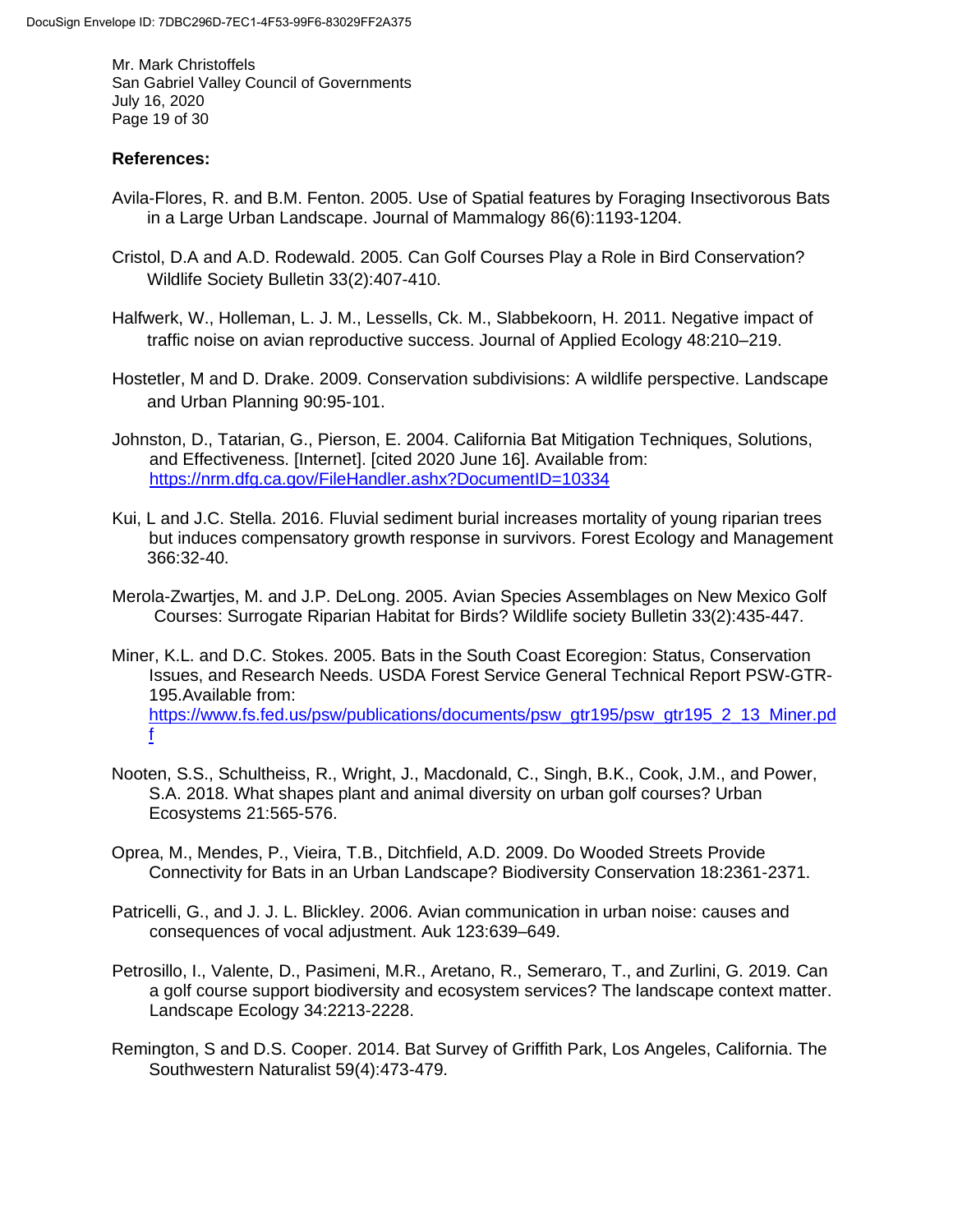Mr. Mark Christoffels San Gabriel Valley Council of Governments July 16, 2020 Page 20 of 30

- Sewell, L. 2019. Golf Course Land Positive Effects on the Environment. Seattle Journal of Environmental Law 9(1):330-356.
- Sawyer, J.O., Keeler Wolf, T., and Evens J.M. 2008. A manual of California Vegetation, 2<sup>nd</sup> ed. ISBN 978 0 943460 49 9.
- Terman, M.R. 1997. Natural links: naturalistic golf courses as wildlife habitat. Landscape and Urban Planning 38:183-197.
- [USFWS] United States Fish and Wildlife Service. 2006. Least Bell's vireo 5-year review: summary and evaluation. USFWS, Carlsbad, CA, USA.
- Wurth, A.M., Ellington, E.H., and Gehrt, S.D. 2020. Golf Courses as Potential Habitat for Urban Coyotes. Wildlife Society Bulletin 44(2):333–341.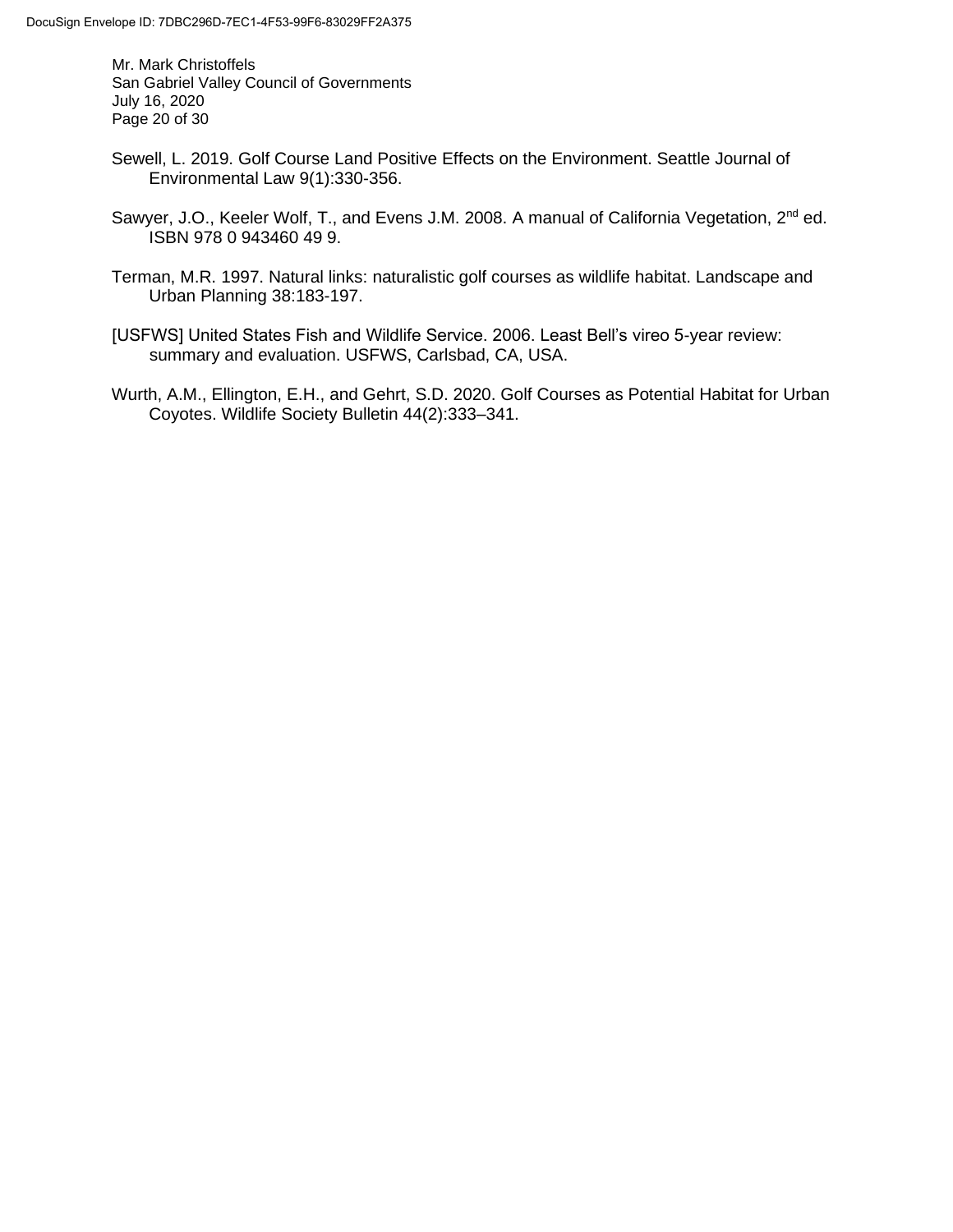DEPARTMENT OF FISH AND WILDLIFE *CHARLTON H. BONHAM, Director* South Coast Region 3883 Ruffin Road San Diego, CA 92123 (858) 467-4201 [www.wildlife.ca.gov](http://www.wildlife.ca.gov/)



# **Attachment A: Draft Mitigation and Monitoring Reporting Plan**

CDFW recommends the following language to be incorporated into a future environmental document for the Project.

| <b>Biological Resources (BIO)</b>                                             |                                                                                                                                                                                                                                                                                                                                                                                                                                                                                                                             |                                                       |                                                          |  |
|-------------------------------------------------------------------------------|-----------------------------------------------------------------------------------------------------------------------------------------------------------------------------------------------------------------------------------------------------------------------------------------------------------------------------------------------------------------------------------------------------------------------------------------------------------------------------------------------------------------------------|-------------------------------------------------------|----------------------------------------------------------|--|
|                                                                               | <b>Mitigation Measure (MM)</b>                                                                                                                                                                                                                                                                                                                                                                                                                                                                                              |                                                       | <b>Responsible Party</b>                                 |  |
| MM-BIO-1-<br>Impacts to<br><b>Aquatic and</b><br>Riparian<br><b>Resources</b> | The Lead Agency shall notify CDFW prior to any Project<br>construction or activities pursuant to Fish and Game Code section<br>1600 et seq. Please visit the Lake and Streambed Alteration<br>Program webpage to obtain a notification package for a LSA.                                                                                                                                                                                                                                                                   | Prior to<br>Project<br>construction<br>and activities | San Gabriel Valley<br>Council of<br>Governments<br>(COG) |  |
| MM-BIO-2-<br>Impacts to<br><b>Aquatic and</b><br>Riparian<br><b>Resources</b> | The Lead Agency shall prepare LSA Notification following<br>modifications to: 1) include concrete lined channels on the west<br>side of the Golf Course, 2) reevaluate the delineation in the<br>vegetated strip between SR-57/SR-60 and the Golf Course and<br>include all areas where there is coverage by water-loving plants<br>such as willow and mulefat, and 3) include the length/footprint of<br>proposed Engineer Storm Drainages if they reflect where there is<br>currently water flow through the Golf Course. | Prior to<br>Project<br>construction<br>and activities | COG                                                      |  |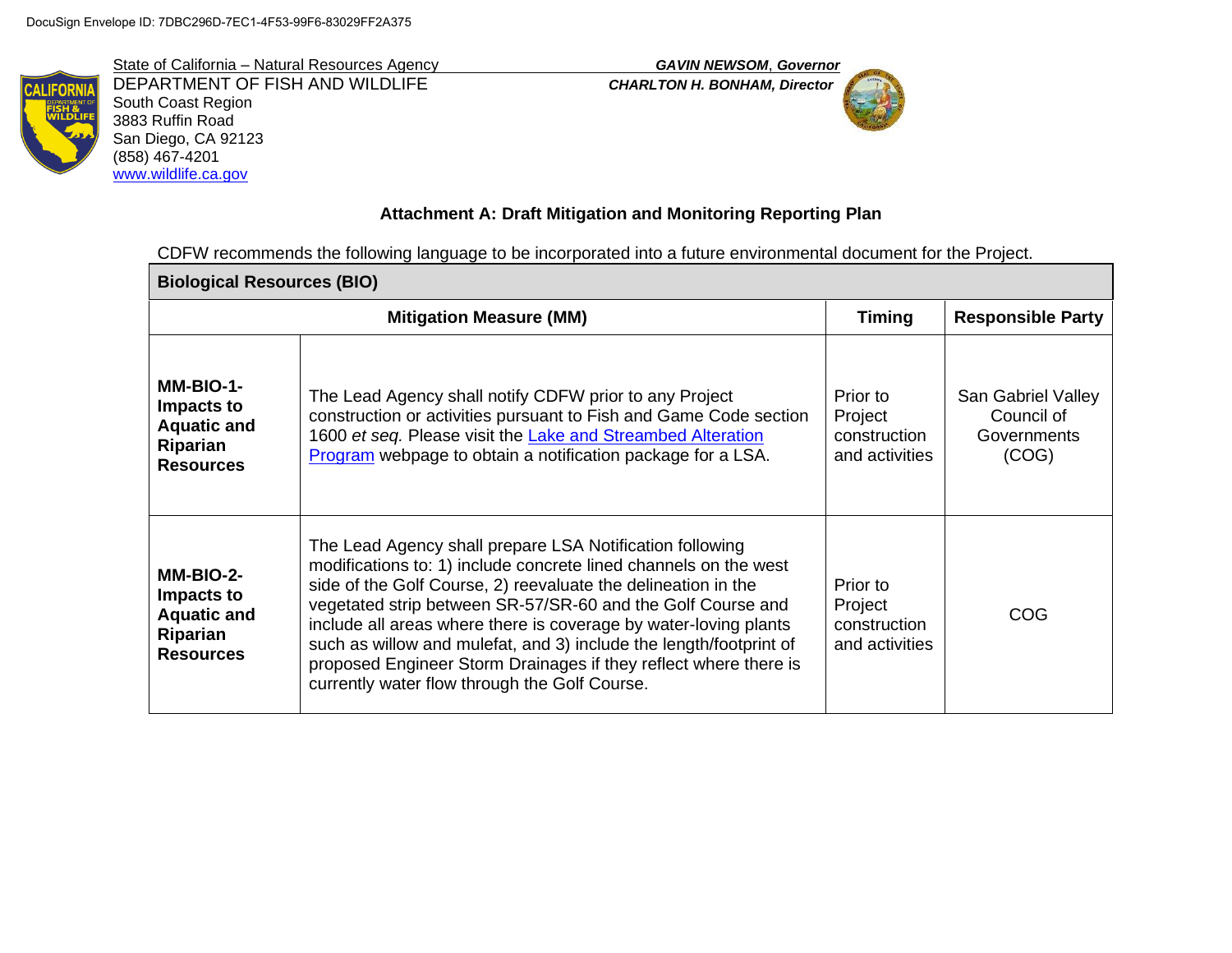Mr. Mark Christoffels San Gabriel Valley Council of Governments July 16, 2020 Page 22 of 30

| MM-BIO-3-<br>Impacts to<br><b>Aquatic and</b><br>Riparian<br><b>Resources</b> | Vegetation communities shall be mapped. Surveys shall be<br>conducted by a qualified botanist with appropriate experience and<br>knowledge of southern California flora. Surveys shall follow<br>CDFW's Protocols for Surveying and Evaluating Impacts to Special<br><b>Status Native Plant Populations and Natural Communities. The</b><br>Manual of California Vegetation shall be used to inform survey and<br>mapping of natural vegetation communities.<br>Mapping shall be conducted within the Project site (i.e. Biological<br>Study Area) and adjacent areas where Project activities could have<br>direct or indirect impacts on biological resources. The mapping<br>area shall extend to South Diamond Bar Boulevard to include<br>Sycamore Canyon, 0.75-mile riparian area/Conservation<br>Easement downstream of the Golf Course owned by the City of<br>Industry, and the open space near the intersection of Copley Drive<br>and Golden Springs Drive. | Prior to<br>Project<br>construction<br>and activities | COG |
|-------------------------------------------------------------------------------|------------------------------------------------------------------------------------------------------------------------------------------------------------------------------------------------------------------------------------------------------------------------------------------------------------------------------------------------------------------------------------------------------------------------------------------------------------------------------------------------------------------------------------------------------------------------------------------------------------------------------------------------------------------------------------------------------------------------------------------------------------------------------------------------------------------------------------------------------------------------------------------------------------------------------------------------------------------------|-------------------------------------------------------|-----|
| MM-BIO-4-<br>Impacts to<br><b>Aquatic and</b><br>Riparian<br><b>Resources</b> | The Lead Agency shall evaluate potential impacts on any<br>additional biological resources (e.g., rare plants, wildlife) in areas<br>adjacent to the Project site where there is hydrologic connectivity.<br>Areas shall include Sycamore Canyon and the 0.75-mile riparian<br>area/Conservation Easement.<br>The Lead Agency shall disclose findings in environmental<br>documents, including negative findings (e.g. absence of rare<br>plants), with a discussion of potential impacts and if necessary,<br>avoidance, minimization, and mitigation measures. If there are<br>potentially significant impacts and a revision of the MND is needed,<br>the Lead Agency shall recirculate the MND and environmental<br>documents so CDFW may provide more appropriate comments on<br>avoidance, minimization, and mitigation measures.                                                                                                                                | Prior to<br>Project<br>construction<br>and activities | COG |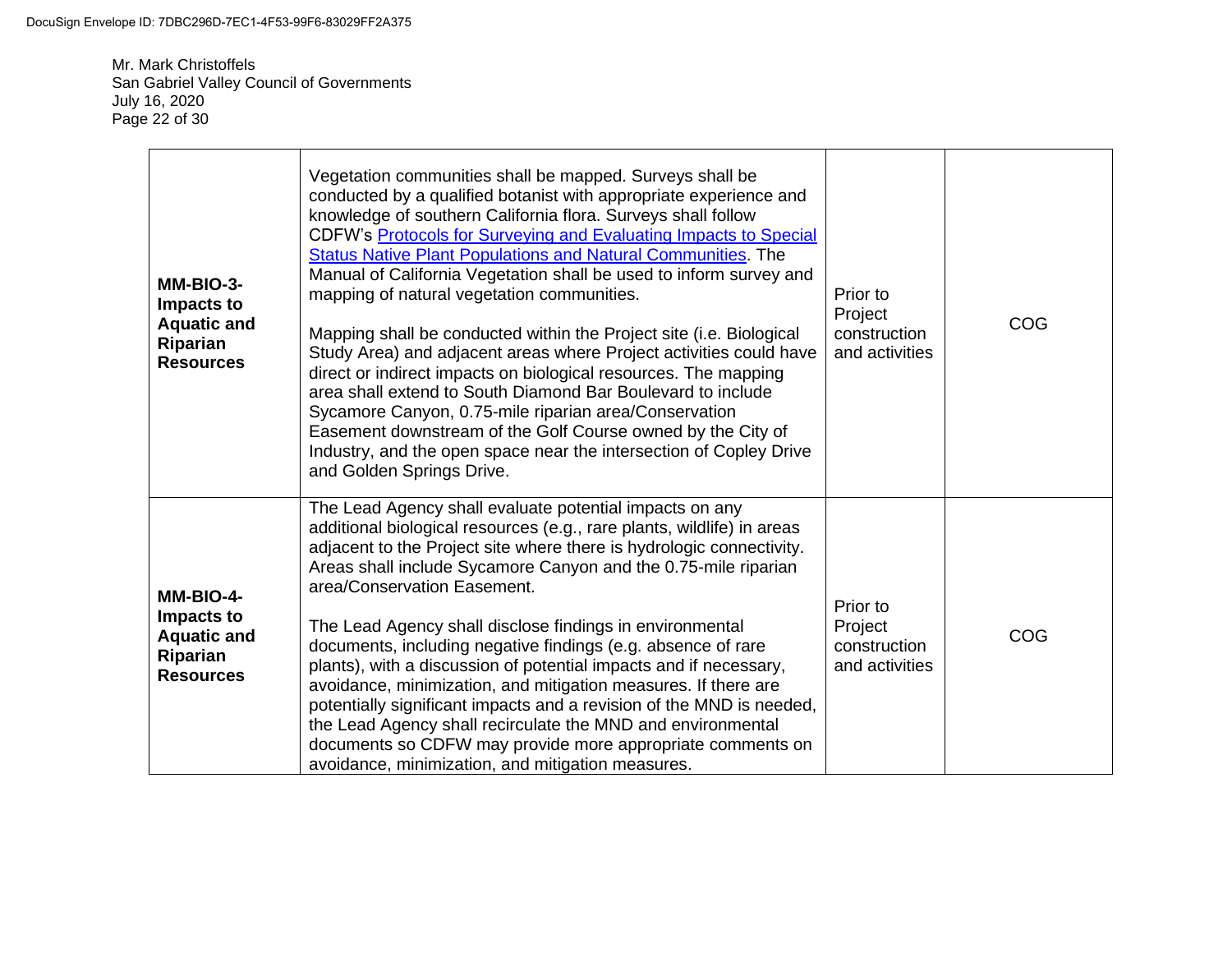Mr. Mark Christoffels San Gabriel Valley Council of Governments July 16, 2020 Page 23 of 30

| MM-BIO-5-<br>Impacts to<br><b>Aquatic and</b><br>Riparian<br><b>Resources</b> | If the Lead Agency finds the Project will impact biological<br>resources in the Conservation Easement, the Lead Agency shall<br>provide an in-kind mitigation at no less than a 10:1 mitigation ratio<br>for impacts to areas where mitigation has already occurred in<br>association with other CEQA actions.                                                                                                                                                                                                                                                                                                                                                            | Prior to<br>Project<br>construction<br>and activities | COG |
|-------------------------------------------------------------------------------|---------------------------------------------------------------------------------------------------------------------------------------------------------------------------------------------------------------------------------------------------------------------------------------------------------------------------------------------------------------------------------------------------------------------------------------------------------------------------------------------------------------------------------------------------------------------------------------------------------------------------------------------------------------------------|-------------------------------------------------------|-----|
| MM-BIO-6-<br>Impacts to<br><b>Aquatic and</b><br>Riparian<br><b>Resources</b> | The Lead Agency shall find an alternative location/plan to mitigate<br>for Project-related impacts. The existing Conservation Easement<br>may not be appropriate to mitigate for Project-related impacts.                                                                                                                                                                                                                                                                                                                                                                                                                                                                 | Prior to<br>Project<br>construction<br>and activities | COG |
| MM-BIO-7-<br>Impacts to<br><b>Aquatic and</b><br>Riparian<br><b>Resources</b> | The Lead Agency shall consider on-site mitigation for Project-<br>related impacts by redesigning the Golf Course around existing<br>riparian woodlands and Diamond Bar Creek such that there is no<br>net loss of riparian woodlands and the creek is not altered,<br>impeded, or channelized from existing conditions within and<br>outside of the Golf Course. The Lead Agency shall also consider<br>restoring and enhancing riparian woodland habitat in the Golf<br>Course and restoring the natural alignment/sinuosity of the creek<br>and daylighting the creek where it has been diverted below ground.<br>See Recommendation #1 on page 8 for more information. | Prior to<br>Project<br>construction<br>and activities | COG |
| MM-BIO-8-<br>Impacts to<br><b>Aquatic and</b><br>Riparian<br><b>Resources</b> | The Lead Agency shall prepare a Habitat Mitigation Monitoring<br>Plan (HMMP) and include, at a minimum, the information<br>presented under Mitigation Measure #8 on page 7.                                                                                                                                                                                                                                                                                                                                                                                                                                                                                               | Prior to<br>Project<br>construction<br>and activities | COG |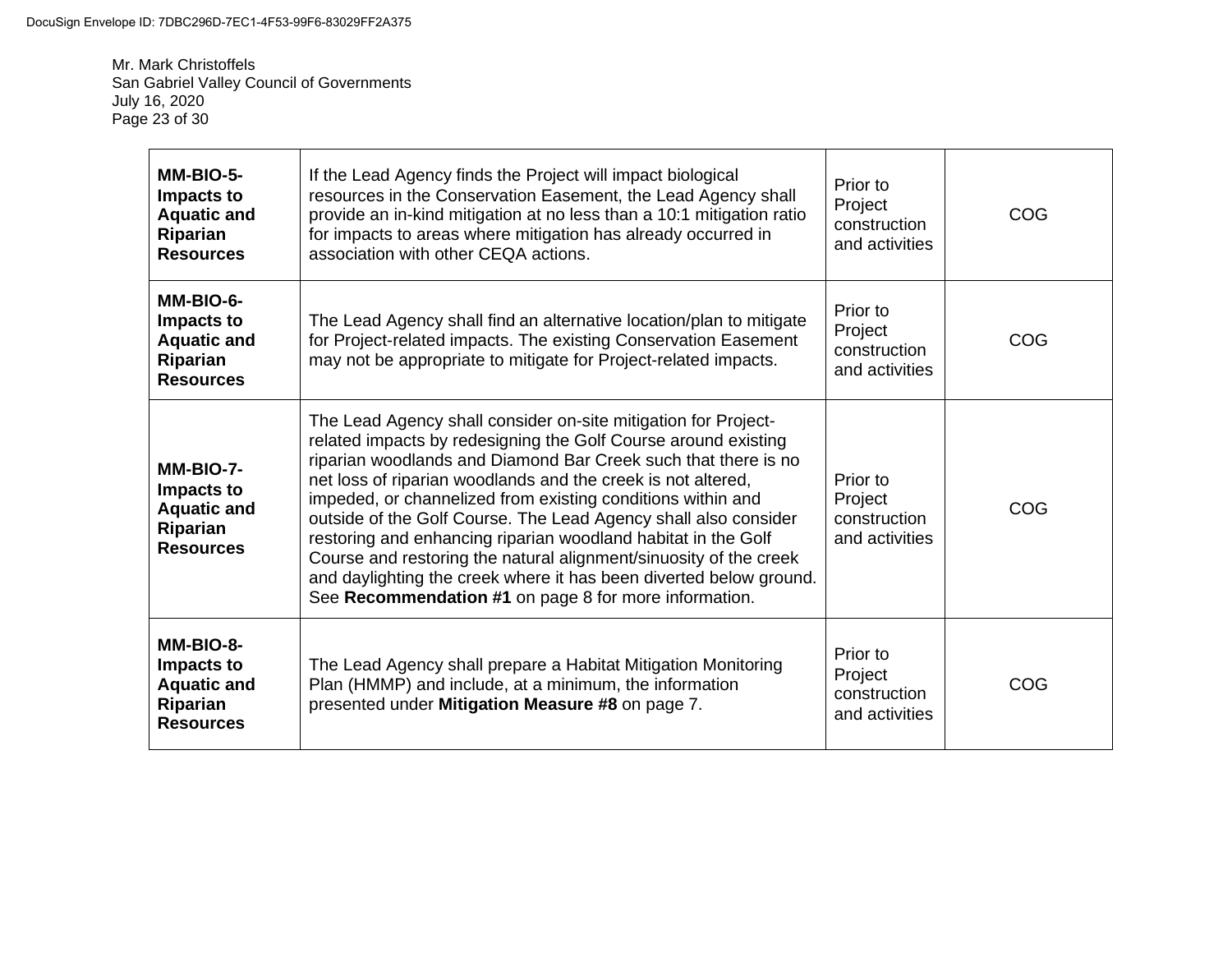Mr. Mark Christoffels San Gabriel Valley Council of Governments July 16, 2020 Page 24 of 30

| MM-BIO-9-<br>Impacts to<br><b>Least Bell's</b><br><b>Vireo</b>         | Potential impacts to least Bell's vireo and riparian habitat<br>downstream of the Golf Course shall be evaluated.<br>The Lead Agency shall disclose findings in environmental<br>documents, including negative findings (i.e. no potential impacts to<br>vireo and habitat), with a discussion of potential impacts and if<br>necessary, avoidance, minimization, and mitigation measures. If<br>there are potentially significant impacts and a revision of the MND<br>is needed, the Lead Agency shall recirculate the MND and<br>environmental documents so CDFW may provide more appropriate<br>comments on avoidance, minimization, and mitigation measures. | Prior to<br>Project<br>construction<br>and activities | COG |
|------------------------------------------------------------------------|-------------------------------------------------------------------------------------------------------------------------------------------------------------------------------------------------------------------------------------------------------------------------------------------------------------------------------------------------------------------------------------------------------------------------------------------------------------------------------------------------------------------------------------------------------------------------------------------------------------------------------------------------------------------|-------------------------------------------------------|-----|
| <b>MM-BIO-10-</b><br>Impacts to<br><b>Least Bell's</b><br><b>Vireo</b> | Should there be direct or indirect impacts via habitat modification<br>to least Bell's vireo, the Lead Agency shall prepare a draft<br>Environmental Impact Report (EIR) (CEQA Guidelines, § 15073.5)<br>and an Incidental Take Permit (ITP).                                                                                                                                                                                                                                                                                                                                                                                                                     | Prior to<br>Project<br>construction<br>and activities | COG |
| <b>MM-BIO-11-</b><br>Impacts to<br><b>Nesting Birds</b>                | To protect nesting birds that may occur on site, no construction<br>shall occur from February 15 through August 31, and as early as<br>January 1 for raptors.                                                                                                                                                                                                                                                                                                                                                                                                                                                                                                     | During<br>Project<br>construction<br>and activities   | COG |
| <b>MM-BIO-12-</b><br>Impacts to<br><b>Nesting Birds</b>                | If construction during this period must occur, a qualified biologist<br>shall complete a survey for nesting bird activity within the Project<br>site and a 500-foot buffer. Surveys shall include vegetation in<br>Caltrans Right of Way. Surveys will begin no more than 14 days<br>prior to the start of Project activities and will be repeated for the<br>duration of Project activities that occur during the bird nesting<br>season. Nesting bird surveys shall be conducted at appropriate<br>nesting times and concentrate on potential roosting or perch sites."                                                                                         | During<br>Project<br>construction<br>and activities   | COG |
| <b>MM-BIO-13-</b><br>Impacts to<br><b>Nesting Birds</b>                | If an active nest is found within 500 feet of Project activities and in<br>areas with increased impacts resulting from noise disturbances,<br>human activity, dust, vegetation clearing, ground disturbing<br>activities (e.g., staging, access, excavation, grading), and<br>vibrations caused by heavy equipment, a qualified biologist shall<br>determine the nesting status and set up a species-appropriate no-                                                                                                                                                                                                                                              | During<br>Project<br>construction<br>and activities   | COG |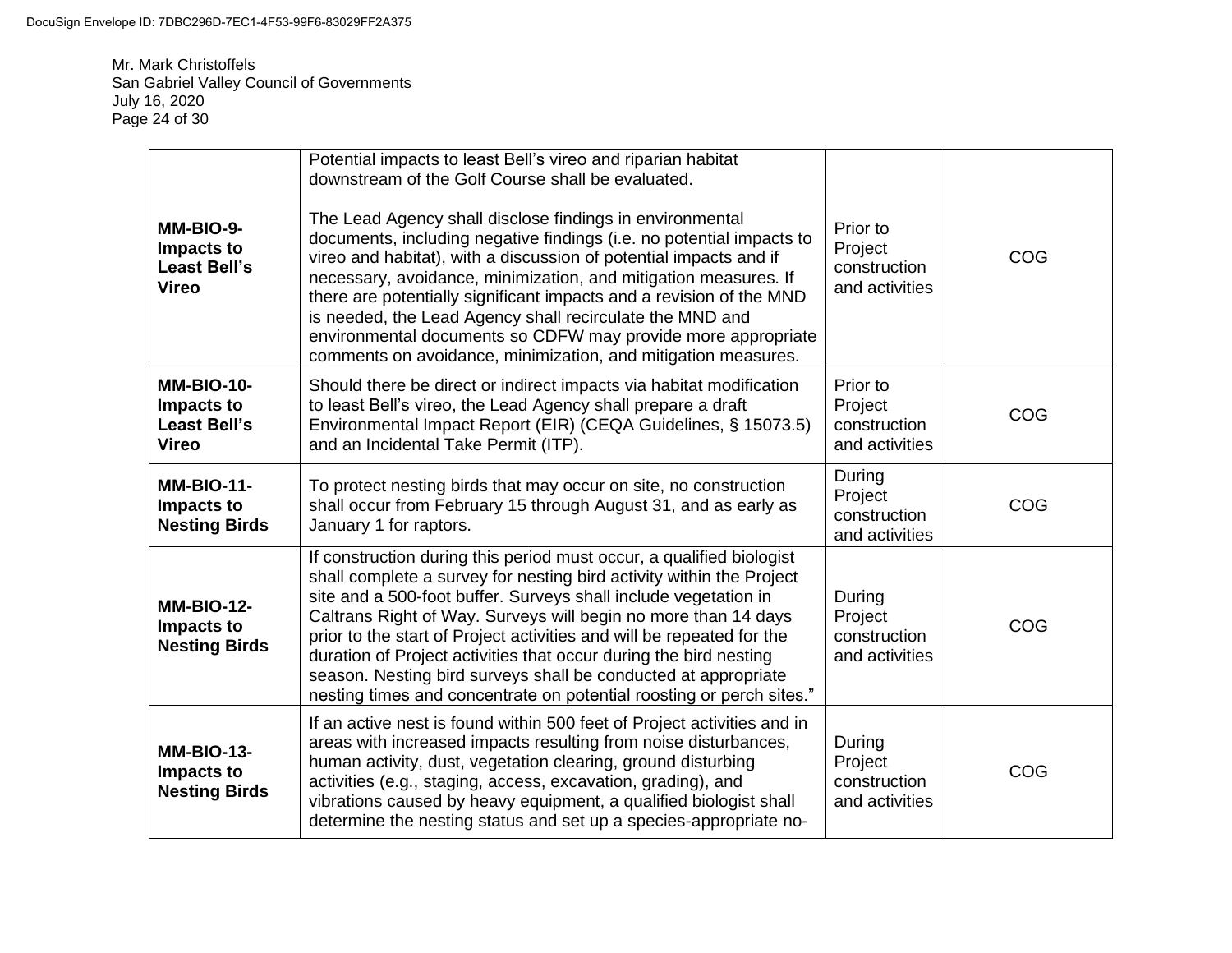Mr. Mark Christoffels San Gabriel Valley Council of Governments July 16, 2020 Page 25 of 30

|                                                               | work buffer that should be no less than 300 feet initially. Buffers<br>shall be marked around the active nest site as directed by the<br>qualified biologist.<br>No Project activities shall be allowed inside these buffers until the<br>qualified biologist has determined that the birds have fledged and<br>are no longer reliant upon the nest or parental care for survival.<br>These buffers shall be increased if needed to protect the nesting<br>birds.             |                                                        |     |
|---------------------------------------------------------------|-------------------------------------------------------------------------------------------------------------------------------------------------------------------------------------------------------------------------------------------------------------------------------------------------------------------------------------------------------------------------------------------------------------------------------------------------------------------------------|--------------------------------------------------------|-----|
| <b>MM-BIO-14-</b><br>Impacts to<br><b>Nesting Birds</b>       | Vegetation clearing and grubbing activities when birds are likely to<br>be nesting shall be monitored by a qualified biologist and shall only<br>occur when a qualified biologist is present to ensure that these<br>activities remain within the Project footprint (i.e. outside the<br>demarcated buffer) and that the flagging/stakes/fencing is being<br>maintained, and to minimize the likelihood that active nests are<br>abandoned or fail due to Project activities. | During<br>Project<br>construction<br>and activities    | COG |
| <b>MM-BIO-15-</b><br><b>Impacts to Bird</b><br><b>Habitat</b> | The Lead Agency shall continue working with a certified arborist,<br>as described on page 36 of the Biological Study Report, to<br>determine the extent of impacts to native trees and avoid impacts<br>to native trees and shrubs to the greatest extent possible. Various<br>species and heights of native trees and shrubs shall be preserved.<br>Final environmental documents shall disclose the number of trees<br>and shrubs impacted.                                 | Prior to<br>Project<br>construction<br>and activities  | COG |
| <b>MM-BIO-16-</b><br><b>Impacts to Bird</b><br><b>Habitat</b> | The Lead Agency shall replace the same number or higher of<br>native and non-native trees and shrubs as the number removed<br>(i.e. no less than 1:1). The Lead Agency shall provide final<br>location(s) for replacement trees and shrubs in environmental<br>documents and be clear how many trees and shrubs will be<br>planted in the Golf Course and how many in the "immediately"<br>surrounding areas".                                                                | During/after<br>Project<br>construction/<br>activities | COG |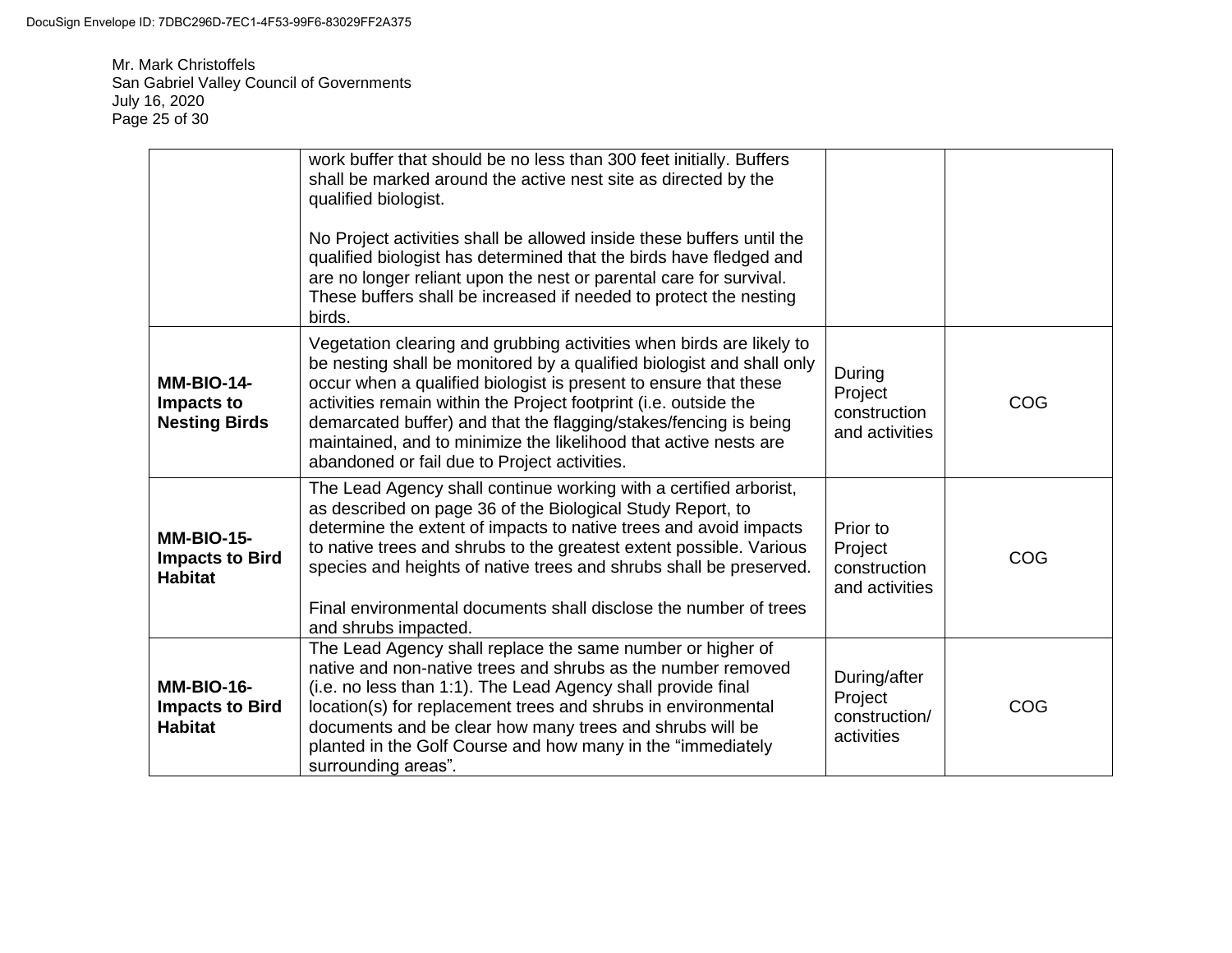Mr. Mark Christoffels San Gabriel Valley Council of Governments July 16, 2020 Page 26 of 30

| <b>MM-BIO-17-</b><br><b>Impacts to Bird</b><br><b>Habitat</b> | The Lead Agency shall adopt an ecosystem-based management<br>approach to restoring structurally and species diverse vegetation<br>habitat for birds in the Golf Course. A vegetation community<br>consisting of trees and shrubs shall be incorporated into a<br>naturalistic redesign of Golf Course if applicable. See<br>Recommendation #1 on page 8 for additional information.<br>The Lead Agency shall use only native tree and shrub species for<br>on or off-site mitigation. Impacts to non-native species will be<br>replaced with native species. Information on alternatives for<br>invasive, non-native, or landscaping plants may be found on the<br>California Invasive Plant Council's, Don't Plant a Pest webpage.<br>The Lead Agency shall not plant, seed, or otherwise introduce<br>invasive exotic plant species to landscaped areas.                                                                                                                                                                                                                                                                                                                                                                                                                                                     | Prior to<br>Project<br>construction<br>and activities | COG |
|---------------------------------------------------------------|----------------------------------------------------------------------------------------------------------------------------------------------------------------------------------------------------------------------------------------------------------------------------------------------------------------------------------------------------------------------------------------------------------------------------------------------------------------------------------------------------------------------------------------------------------------------------------------------------------------------------------------------------------------------------------------------------------------------------------------------------------------------------------------------------------------------------------------------------------------------------------------------------------------------------------------------------------------------------------------------------------------------------------------------------------------------------------------------------------------------------------------------------------------------------------------------------------------------------------------------------------------------------------------------------------------|-------------------------------------------------------|-----|
| <b>MM-BIO-18-</b><br><b>Impacts to Bird</b><br><b>Habitat</b> | The Lead Agency shall have a more detailed measure to avoid<br>impacts to trees marked as "Save Individual Tree" in Conceptual<br>Design maps, including trees in adjacent areas. The Lead Agency<br>shall add the following underlined text to MM-BIO-4: "To ensure<br>the construction footprint within the Biological Study Area is<br>minimized to the extent practicable adjacent to areas containing<br>native trees, a qualified biological monitoring will flag and stake the<br>construction limits in the field in coordination with the contractor.<br>The biological monitor will be on site during construction to ensure<br>the protection of the drip line area of adjacent native trees and that<br>construction limits are enforced. Project activities, including<br>construction traffic, staging areas, and debris piles will not occur<br>within 5 feet of all trees and 15 feet from the trunks of a tree where<br>feasible. The biological monitor will have the authority to halt<br>construction if required to ensure compliance. If substantial<br>impacts to roots and canopy of trees on adjacent property occur,<br>trees will be replanted at a minimum ratio of 3:1 for all native and<br>non-native trees impacted. Non-native trees will be replaced with<br>native species. | During<br>Project<br>construction<br>and activities   | COG |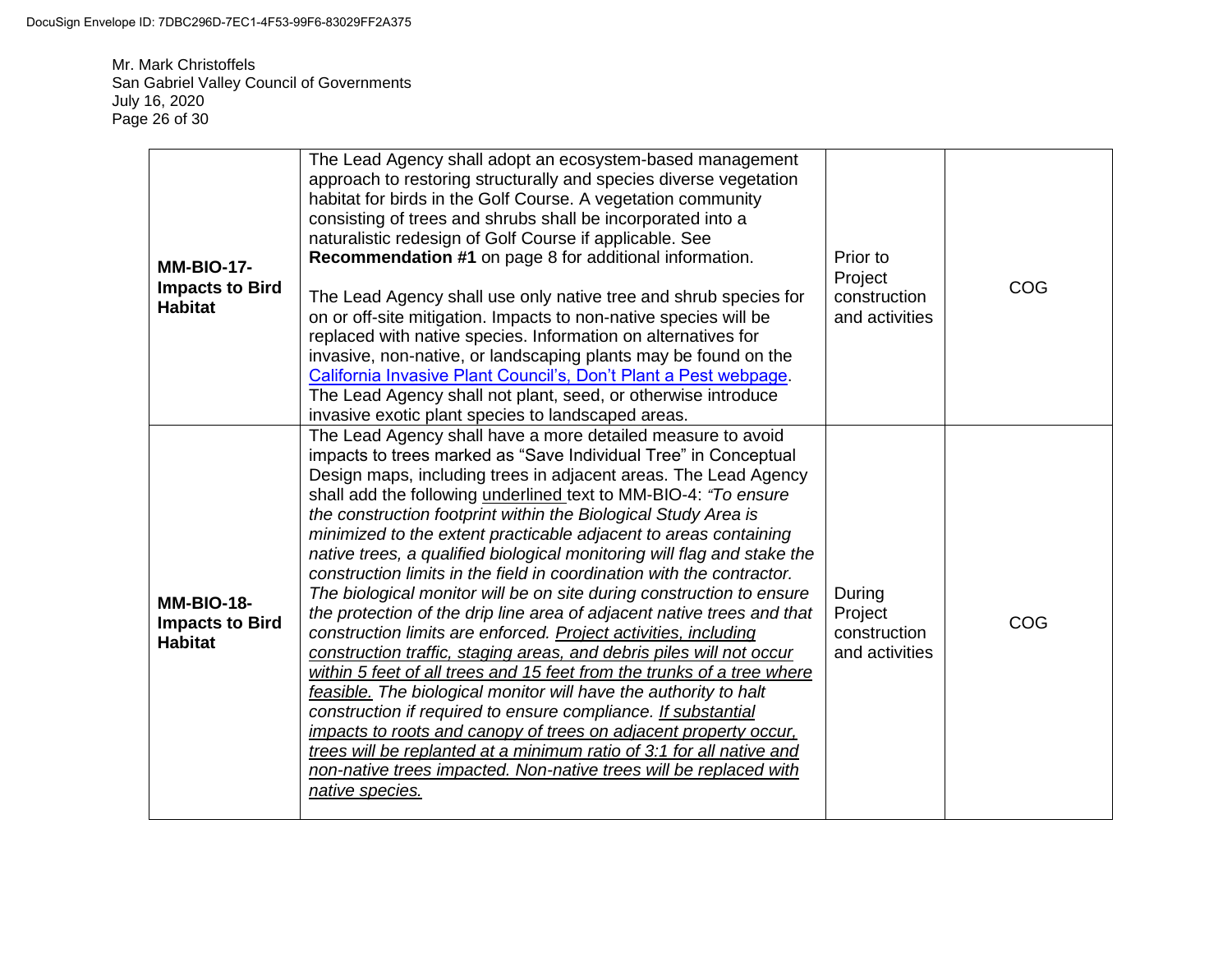Mr. Mark Christoffels San Gabriel Valley Council of Governments July 16, 2020 Page 27 of 30

|                                                                                | This mitigation measure will also apply to protecting trees in the<br>Biological Study Area that are marked for preservation.                                                                                                                                                                                                                                                                                                                                                                                                                                                                                                                                                                                                                                      |                                                       |     |
|--------------------------------------------------------------------------------|--------------------------------------------------------------------------------------------------------------------------------------------------------------------------------------------------------------------------------------------------------------------------------------------------------------------------------------------------------------------------------------------------------------------------------------------------------------------------------------------------------------------------------------------------------------------------------------------------------------------------------------------------------------------------------------------------------------------------------------------------------------------|-------------------------------------------------------|-----|
| <b>MM-BIO-19-</b><br><b>Spreading</b><br><b>Invasive Pests</b><br>and Diseases | The Lead Agency shall work with its certified arborist to identify all<br>trees and species for removal from the Project site and inspect<br>those trees for contagious tree diseases including but not limited<br>to: thousand canker fungus (Geosmithia morbida), Polyphagous<br>shot hole borer (Euwallacea sp.), and goldspotted oak borer<br>(Agrilus auroguttatus).<br>A summary report documenting inspection methods, number and<br>species of trees inspected, results, and conclusions, including<br>negative findings, shall be submitted to CDFW for review and<br>included as an appendix in final environmental documents. The<br>summary report shall also include photographic documentation of<br>entry/exit holes and evidence of pests/disease. | Prior to<br>Project<br>construction<br>and activities | COG |
| <b>MM-BIO-20-</b><br><b>Spreading</b><br><b>Invasive Pests</b><br>and Diseases | If invasive pests and/or diseases are detected, the Lead agency<br>shall provide and an infectious tree disease management plan and<br>describe how it will be implemented to avoid significant impacts<br>under CEQA. To avoid the spread of infectious tree diseases,<br>diseased trees shall not be transported from the Project site<br>without first being treated using best available management<br>practices relevant for each tree disease observed.<br>A management plan shall be submitted to CDFW for review and<br>included as an appendix in the final environmental document.                                                                                                                                                                       | Prior to<br>Project<br>construction<br>and activities | COG |
| <b>MM-BIO-21-</b><br><b>Impacts to Bats</b>                                    | A qualified bat specialist shall conducted bat surveys to determine<br>baseline conditions within the Project site and within a 500-foot<br>buffer to identify trees and/or structures (i.e., tunnels, maintenance<br>buildings, food concession stands, comfort stations) that could<br>provide daytime and/or nighttime roost sites. Acoustic recognition<br>technology shall be used to maximize detection of bats.                                                                                                                                                                                                                                                                                                                                             | Prior to<br>Project<br>construction<br>and activities | COG |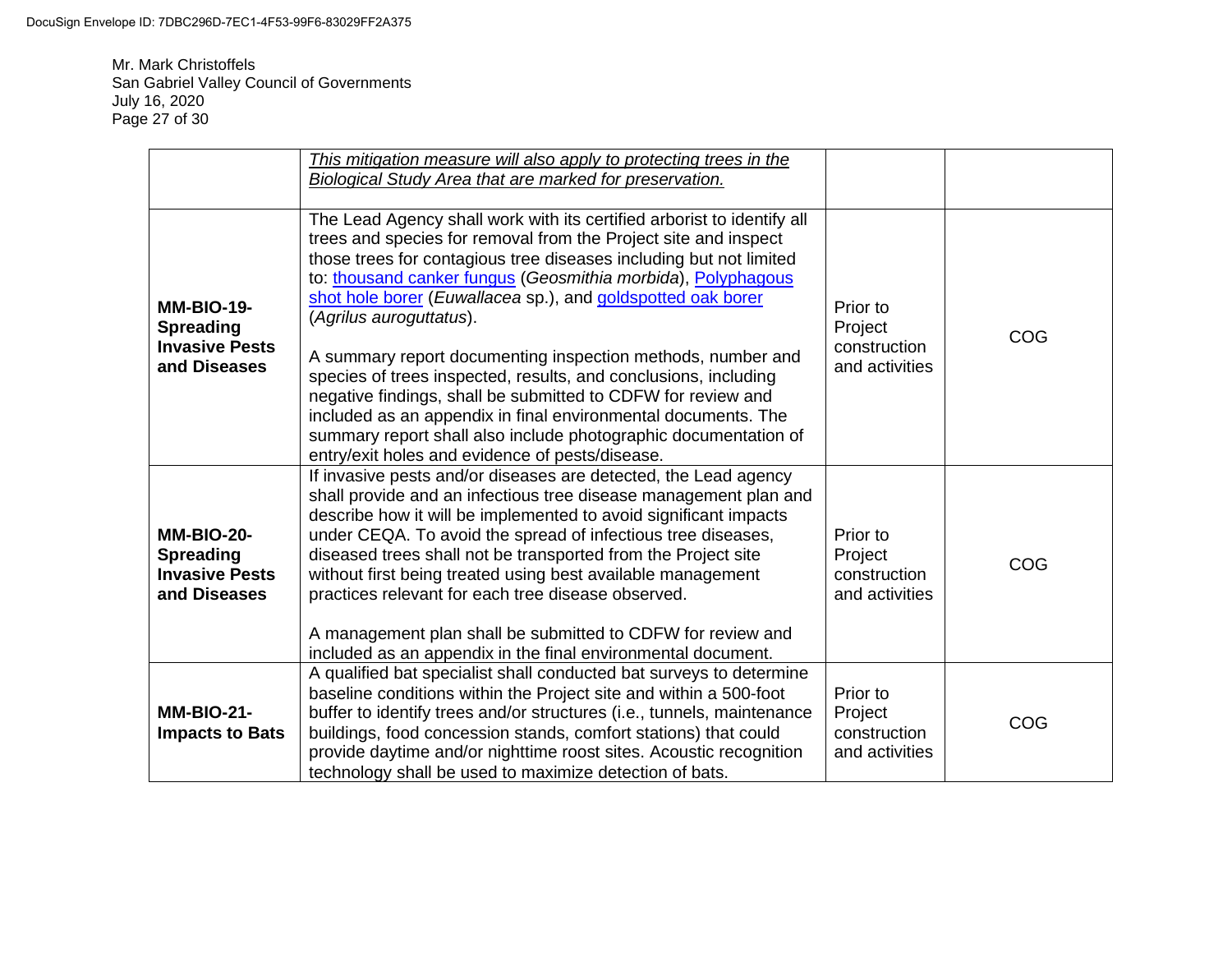Mr. Mark Christoffels San Gabriel Valley Council of Governments July 16, 2020 Page 28 of 30

| <b>MM-BIO-22-</b><br><b>Impacts to Bats</b> | The Lead Agency shall include survey methodology and results,<br>including negative findings, in final environmental documents.<br>Depending on survey results, the Lead Agency shall provide a<br>discussion of potentially significant effects of the proposed Project<br>on the bats and include species specific mitigation measures to<br>reduce impacts to below a level of significance.                                                                                                                                                                                                                                                                                                                                                                                                                                                                                                                                                                                                                                                                                   | Prior to<br>Project<br>construction<br>and activities | COG |
|---------------------------------------------|-----------------------------------------------------------------------------------------------------------------------------------------------------------------------------------------------------------------------------------------------------------------------------------------------------------------------------------------------------------------------------------------------------------------------------------------------------------------------------------------------------------------------------------------------------------------------------------------------------------------------------------------------------------------------------------------------------------------------------------------------------------------------------------------------------------------------------------------------------------------------------------------------------------------------------------------------------------------------------------------------------------------------------------------------------------------------------------|-------------------------------------------------------|-----|
| <b>MM-BIO-23-</b><br><b>Impacts to Bats</b> | If maternity roosts are found, the Lead Agency shall schedule<br>work, to the extent feasible, to occur between October 1 and<br>February 28, outside of the maternity roosting season when young<br>bats are present but are not yet ready to fly out of the roost (March<br>1 to September 30).                                                                                                                                                                                                                                                                                                                                                                                                                                                                                                                                                                                                                                                                                                                                                                                 | During<br>Project<br>activities                       | COG |
| <b>MM-BIO-24-</b><br><b>Impacts to Bats</b> | If maternity roosts are found and if trees and/or structures must be<br>removed/demolished during the maternity season, a qualified bat<br>specialist shall conduct a pre-construction survey to identify those<br>trees and/or structures proposed for disturbance that could provide<br>hibernacula or nursery colony roosting habitat. Acoustic<br>recognition technology will be used to maximize detection of bats.<br>Each tree and/or structure identified as potentially supporting an<br>active maternity roost shall be closely inspected by the bat<br>specialist no more than 7 days prior to tree and/or structure<br>disturbance to determine the presence or absence of roosting bats<br>more precisely. If maternity roosts are detected, trees and/or<br>structures determined to be maternity roosts shall be left in place<br>until the end of the maternity season. Work shall not occur within<br>100 feet of or directly under or adjacent to an active roost and work<br>shall not occur between 30 minutes before sunset and 30 minutes<br>after sunrise. | During<br>Project<br>activities                       | COG |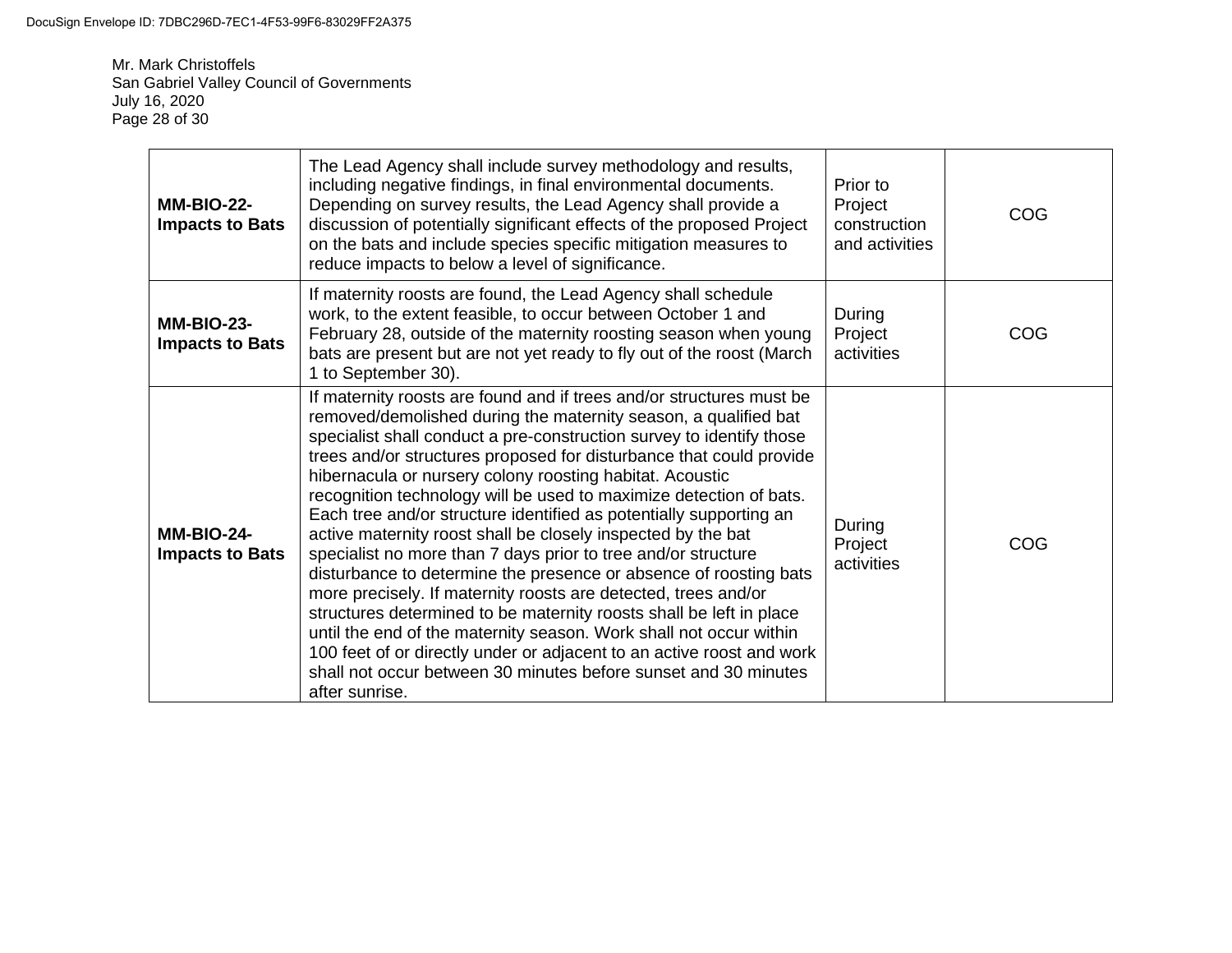Mr. Mark Christoffels San Gabriel Valley Council of Governments July 16, 2020 Page 29 of 30

| <b>MM-BIO-25-</b><br><b>Impacts to Bats</b>                                 | If bats are not detected, but the bat specialist determines that<br>roosting bats may be present at any time of year, trees will be<br>pushed down using heavy machinery rather than felling it with a<br>chainsaw. In order to ensure the optimum warning for any roosting<br>bats that may still be present, trees shall be pushed lightly two to<br>three times, with a pause of approximately 30 seconds between<br>each nudge to allow bats to become active. The tree shall then be<br>pushed to the ground slowly and remain in place until it is<br>inspected by a bat specialist. Trees that are known to be bat roosts<br>shall not be bucked or mulched immediately. A period of at least<br>24 hours, and preferably 48 hours, shall elapse prior to such<br>operations to allow bats to escape. Bats shall be allowed to escape<br>prior to demolition of buildings. This may be accomplished by<br>placing one-way exclusionary devices into areas where bats are<br>entering a building that allow bats to exit but not enter the building.<br>The bat specialist shall document all demolition monitoring<br>activities and prepare a summary report to the San Gabriel Valley<br>Council of Governments upon completion of tree disturbance<br>and/or building demolition activities. | During<br>Project<br>activities                     | COG |
|-----------------------------------------------------------------------------|--------------------------------------------------------------------------------------------------------------------------------------------------------------------------------------------------------------------------------------------------------------------------------------------------------------------------------------------------------------------------------------------------------------------------------------------------------------------------------------------------------------------------------------------------------------------------------------------------------------------------------------------------------------------------------------------------------------------------------------------------------------------------------------------------------------------------------------------------------------------------------------------------------------------------------------------------------------------------------------------------------------------------------------------------------------------------------------------------------------------------------------------------------------------------------------------------------------------------------------------------------------------------------------------------------|-----------------------------------------------------|-----|
| <b>MM-BIO-26-</b><br>Impacts to Non-<br>game Mammals<br>and Wildlife        | If fencing is proposed for use during construction or during the life<br>of the Project, fences shall be constructed with materials that are<br>not harmful to wildlife. Prohibited materials include, but are not<br>limited to, spikes, glass, razor, or barbed wire. Fencing shall also<br>be minimized so as not to restrict free wildlife movement through<br>habitat areas.                                                                                                                                                                                                                                                                                                                                                                                                                                                                                                                                                                                                                                                                                                                                                                                                                                                                                                                      | During<br>Project<br>construction<br>and activities | COG |
| <b>MM-BIO-27-</b><br><b>Impacts to Non-</b><br>game Mammals<br>and Wildlife | To avoid direct mortality, a qualified biological monitor shall be on<br>site prior to and during ground and habitat disturbing activities to<br>move out of harm's way special status species or other wildlife of<br>low mobility that would be injured or killed by grubbing or Project-<br>related construction activities. Salvaged wildlife of low mobility<br>shall be removed and placed onto adjacent and suitable (i.e.<br>species appropriate) habitat out of harm's way.                                                                                                                                                                                                                                                                                                                                                                                                                                                                                                                                                                                                                                                                                                                                                                                                                   | During<br>Project<br>construction<br>and activities | COG |